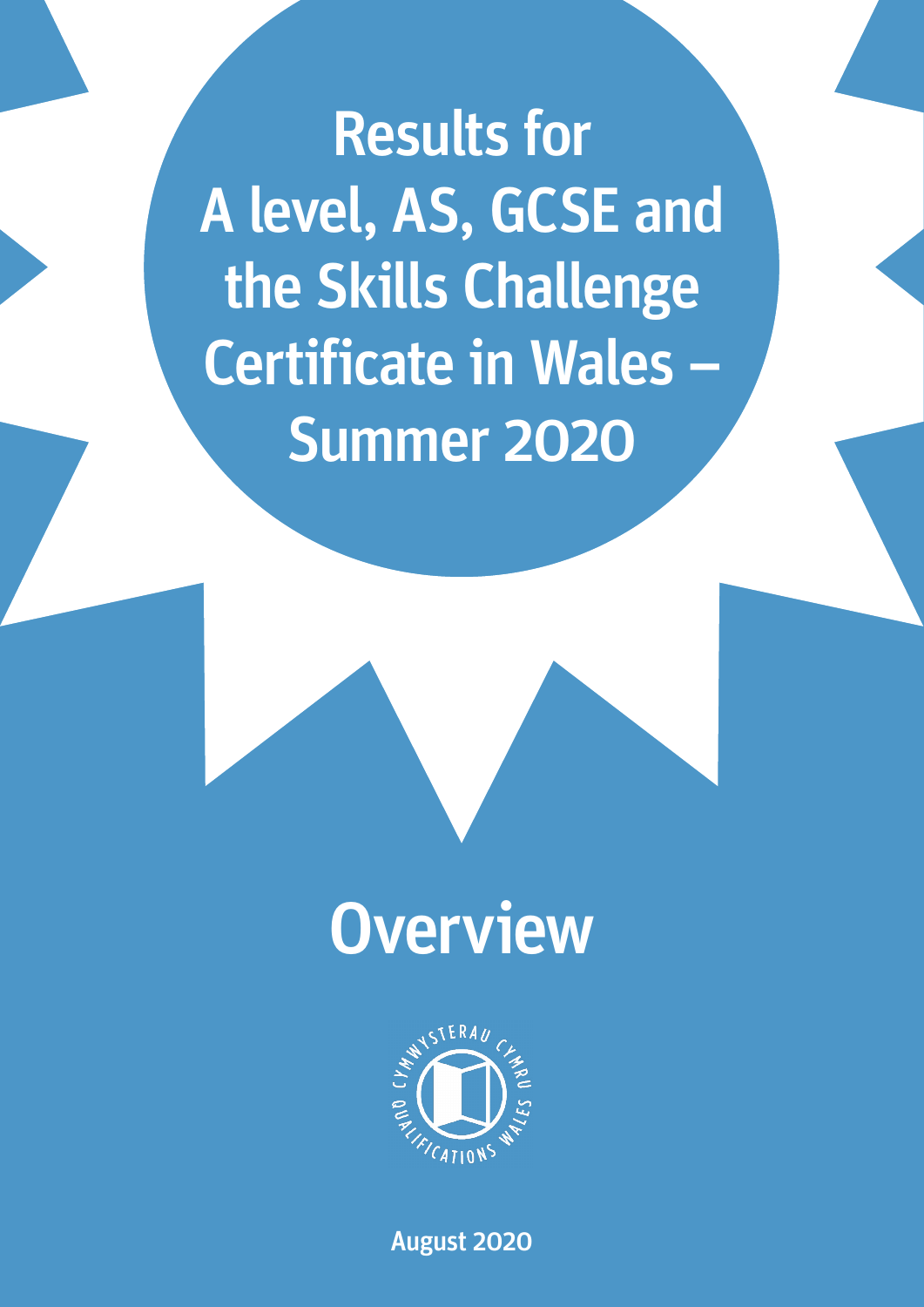# 1. Contents

| 2.  |                                                                      |  |
|-----|----------------------------------------------------------------------|--|
| 3.  |                                                                      |  |
| 4.  |                                                                      |  |
| 5.  |                                                                      |  |
|     |                                                                      |  |
|     |                                                                      |  |
|     | Attainment gap by eligibility for free school meals (18-year-olds) 9 |  |
|     |                                                                      |  |
|     |                                                                      |  |
|     |                                                                      |  |
|     |                                                                      |  |
|     |                                                                      |  |
|     |                                                                      |  |
| 7.  |                                                                      |  |
|     |                                                                      |  |
|     |                                                                      |  |
|     | GCSE attainment gaps by eligibility for free school meals (16yo) 27  |  |
|     |                                                                      |  |
| 8.  |                                                                      |  |
|     |                                                                      |  |
| 9.  |                                                                      |  |
|     |                                                                      |  |
| 10. |                                                                      |  |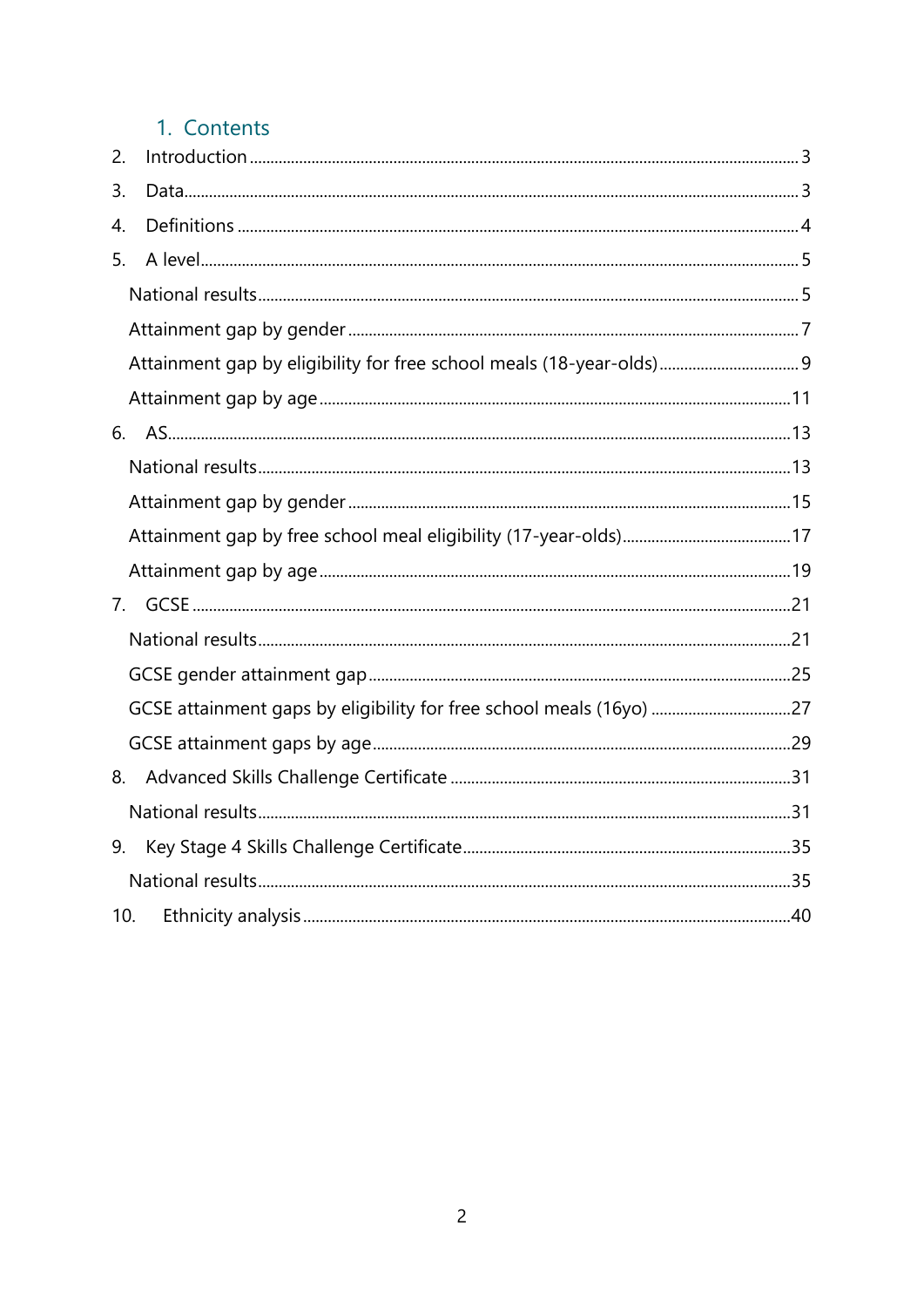# **2. Introduction**

<span id="page-2-0"></span>On 17<sup>th</sup> August Welsh Government [announced](https://gov.wales/statement-minister-education-kirsty-williams) that centre assessment grades will be awarded to learners for GCSE, AS, A level and Welsh Baccalaureate Skills Challenge Certificate qualifications in summer 2020.

This document presents analysis of estimated revised provisional results for A level, AS, GCSE and the Skills Challenge Certificate in Wales. Results published in August are always provisional in that they are prior to reviews and appeals.

Given that AS and A level results day was on 13 August, results for these qualifications had already [been published](https://www.qualificationswales.org/media/6425/overview-of-as-a-level-and-advanced-skills-challenge-certificate-results-in-wales-summer-2020.pdf) and issued to learners. A level and AS grades that have already been awarded which are higher than centre assessment grades will stand, and this has been accounted for in this analysis. For A levels, the AS grade will be awarded where it is higher than both the centre assessment grade and the calculated grade. As we do not yet hold final results or data which allows us to match candidates to 2019 results, we are unable to account for this in this analysis.

GCSE calculated grades will be awarded to learners where they exceed the centre assessment grade. This has been accounted for in this analysis. We have not included figures based on the full set of calculated grades that would have been issued this Thursday for GCSE as, although those grades have been calculated, they have not been awarded, published and issued to learners.

# **3. Data**

<span id="page-2-1"></span>Figures for revised GCE results in 2020 in this analysis are estimated based on data submitted to Qualifications Wales by awarding bodies prior to the announcement to award centre assessment grades to learners. These results may be calculated using a slightly different subset of results compared to final JCQ published figures for 2020.

Attainment gaps are calculated as the cumulative percentage point difference in results between categories of learners at each grade. So, for example, gender attainment gaps are calculated as the female cumulative percentage results minus male cumulative percentage results. As the attainment gap statistics are calculated from estimated national results, these statistics may need revision once final national results are available.

National results from previous years and the original results published in 2020 for A level and AS are presented from published JCQ tables. For GCSE, the national results and gender attainment gap figures from previous years are from published JCQ tables.

Figures for analysis by eligibility for free school meals are from the Welsh Examination Database and Pupil Level Annual School Census (WEDPLASC) data.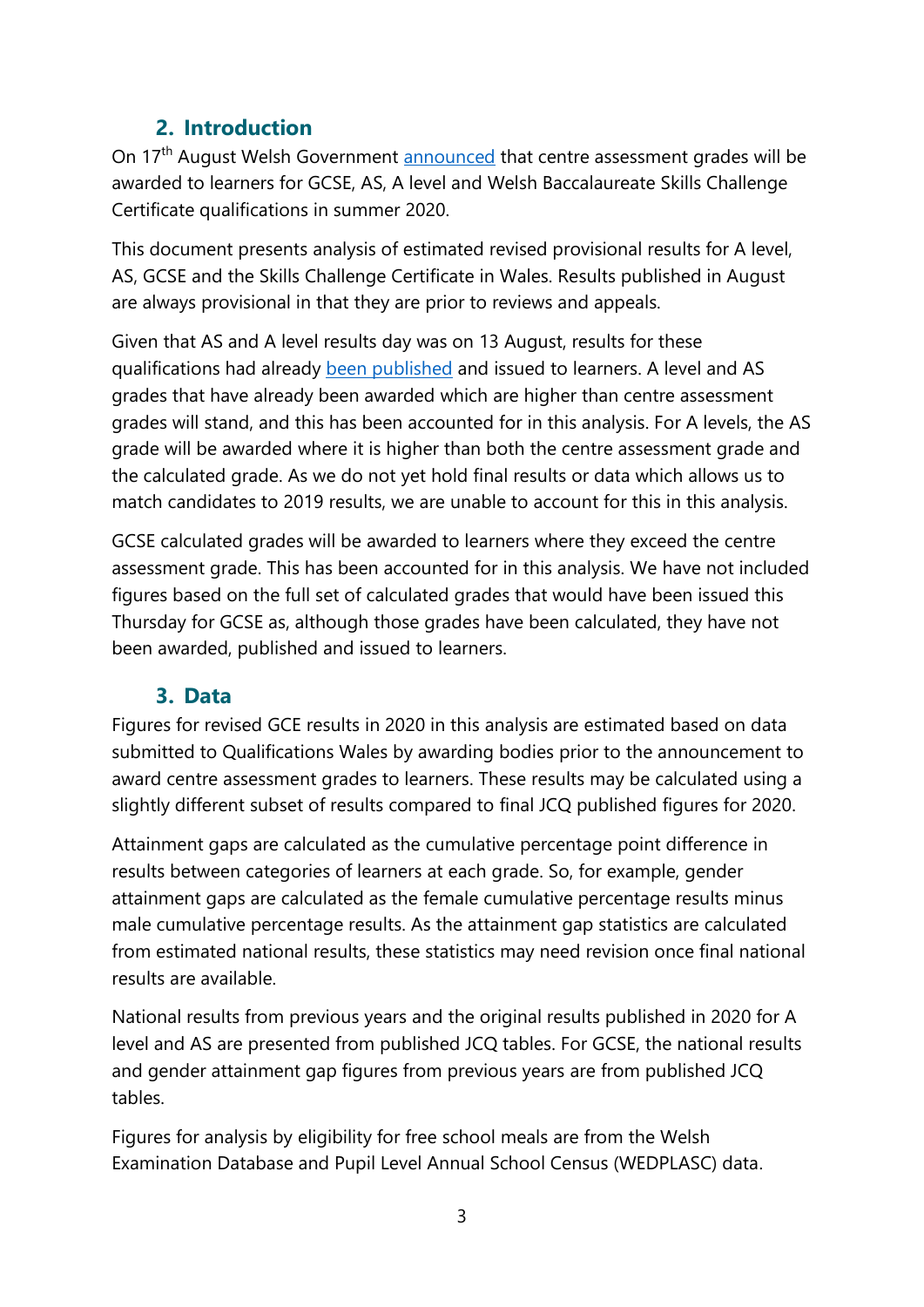These figures have been calculated using only centres that are common to both historical WEDPLASC data and 2020 awarding body data, so only maintained schools are included. The analysis by eligibility for free school meals has also been carried out only for the main entry cohort by age (16-year-olds for GCSE, 17-year-olds for AS and 18-year-olds for A level) and only for learners for whom there is available free school meal eligibility data to classify them as eligible or not.

## **4. Definitions**

<span id="page-3-0"></span>Results labelled as '2020 revised' are the higher of either the centre assessment grades or calculated grade, but for A level do not take account of cases where the AS grade will be used when it is higher than both the centre assessment grade and the calculated grade. We have also used this term for GCSE results, as the published results are calculated on a basis that was changed after the announcement by Welsh Government to use centre assessment grades. These figures may therefore be calculated using a slightly different subset of results compared to final JCQ published figures for 2020.

Results labelled as '2020 published' are the calculated results released on 13 August for A level, AS and the Advanced Skills Challenge Certificate.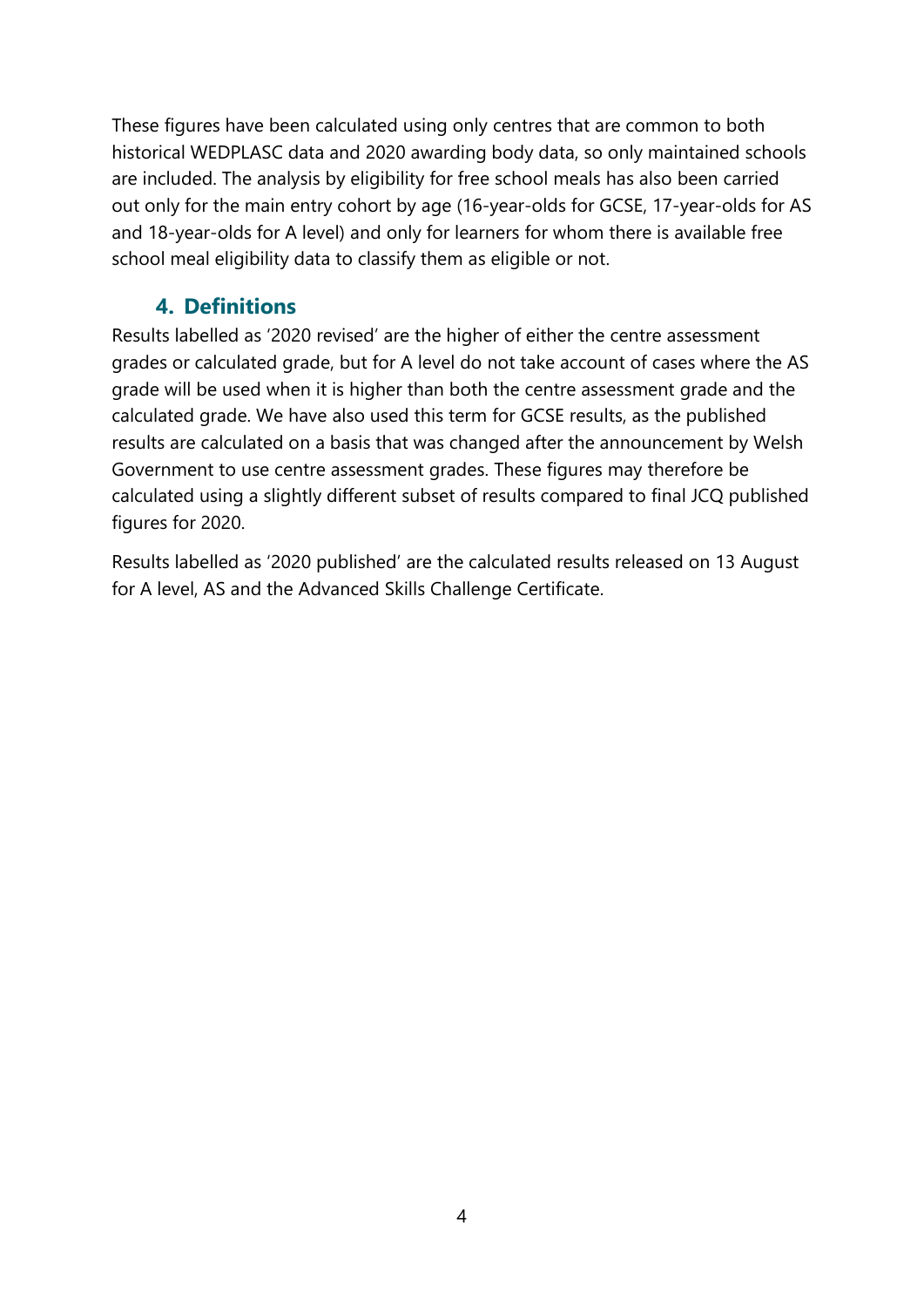# **5. A level**

## <span id="page-4-1"></span><span id="page-4-0"></span>**National results**

Table 5.1 shows that revised results are higher than the calculated A level grades published on Thursday 13 August 2020, and also substantially higher than results between 2015 and 2019.

More than 40 per cent of learners will be awarded A\* or A in 2020 in the revised results, whereas in 2019 the figure was 27 per cent (which was the highest for the period 2015-2019 inclusive).



**Figure 5.1 National A level summer A\* results 2015-2020**

Source: 2015 to 2020 (published): JCQ; 2020 (revised): awarding bodies

**Figure 5.2 National A level summer Cumulative A results 2015-2020**



Source: 2015 to 2020 (published): JCQ; 2020 (revised): awarding bodies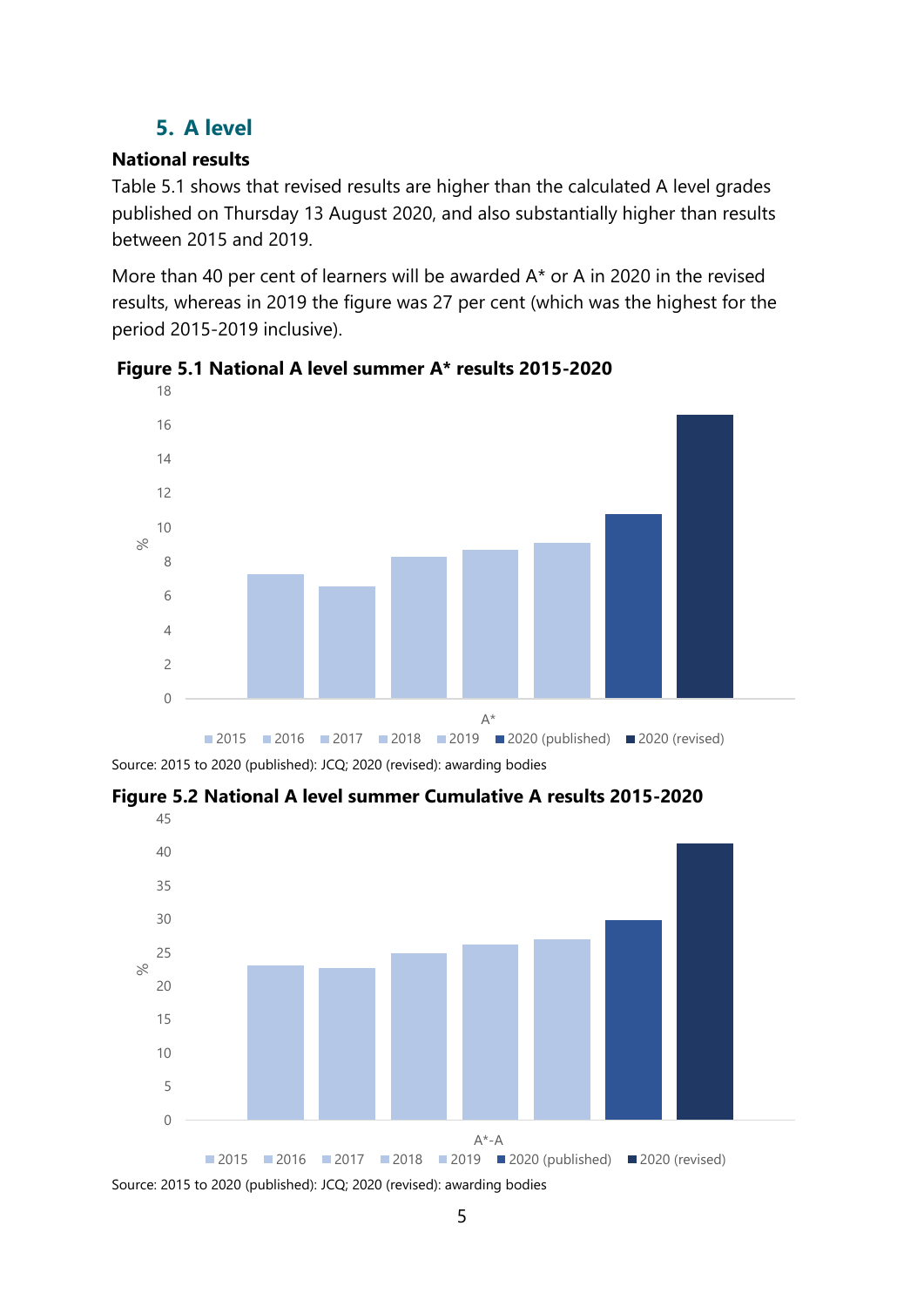

**Figure 5.3 National A level summer Cumulative E results 2015-2020**

Source: 2015 to 2020 (published): JCQ; 2020 (revised): awarding bodies

|                        |       |           |          | <b>Number of</b> |
|------------------------|-------|-----------|----------|------------------|
|                        | $A^*$ | $A^* - A$ | $A^*$ -E | grades           |
| 2020 (revised) $(2)$   | 16.6  | 41.3      | 99.9     | $30,410^{(1)}$   |
| 2020 (published) $(2)$ | 10.8  | 29.9      | 98.6     | 30,450           |
| 2019                   | 9.1   | 27.0      | 97.6     | 31,485           |
| 2018                   | 8.7   | 26.3      | 97.4     | 32,445           |
| 2017                   | 8.3   | 25.0      | 97.7     | 33,295           |
| 2016                   | 6.6   | 22.7      | 97.3     | 35,535           |
| 2015                   | 7.3   | 23.1      | 97.3     | 36,035           |

**Table 5.1: A level Results 2015-2020 (cumulative percentage)**

Source: 2015 to 2020 (published): JCQ; 2020 (revised): awarding bodies

(1) This figure may differ to previously published figures due to differing timing of data extracts.

(2) Published are the calculated results released on 13 August. Revised are the higher of either the centre assessment grades, or calculated grade based on data received from awarding bodies. Final published results may differ from revised estimates.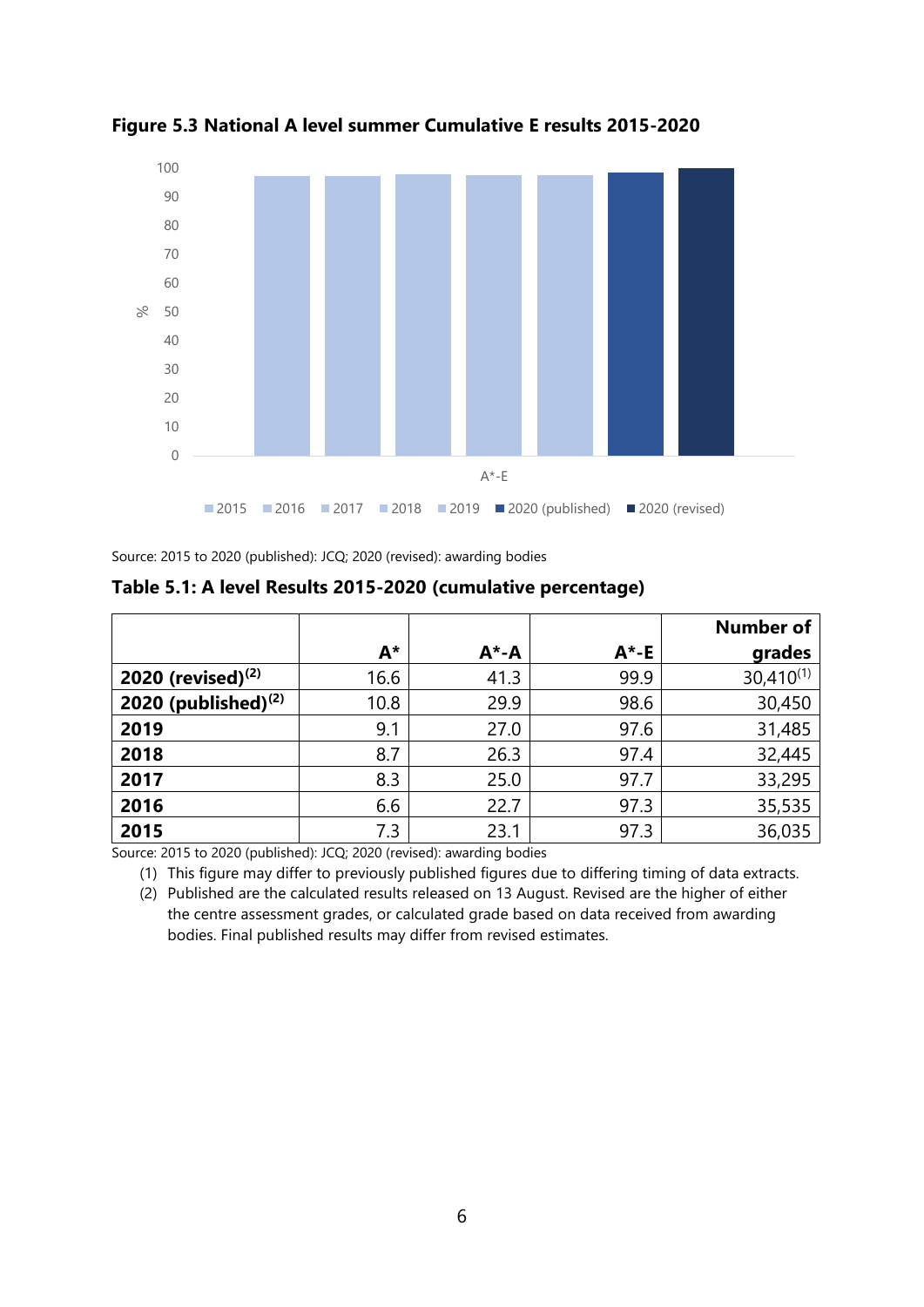#### <span id="page-6-0"></span>**Attainment gap by gender**

Figure 5.4 shows that attainment gaps by gender at cumulative A\*-A are wider for revised results compared to the calculated A level grades published on Thursday 13 August 2020. They are also wider than the attainment gaps in results between 2015 and 2019.

Attainment gaps by gender at A\*, A\*-C and A\*-E are narrower.

Due to the overall increase in national results, both boys and girls have higher revised results in 2020 than in 2019. However, results for girls have increased by more than results for boys at the top end of the grade distribution.

**Figure 5.4: A level Gender Attainment Gap (cumulative percentage)**

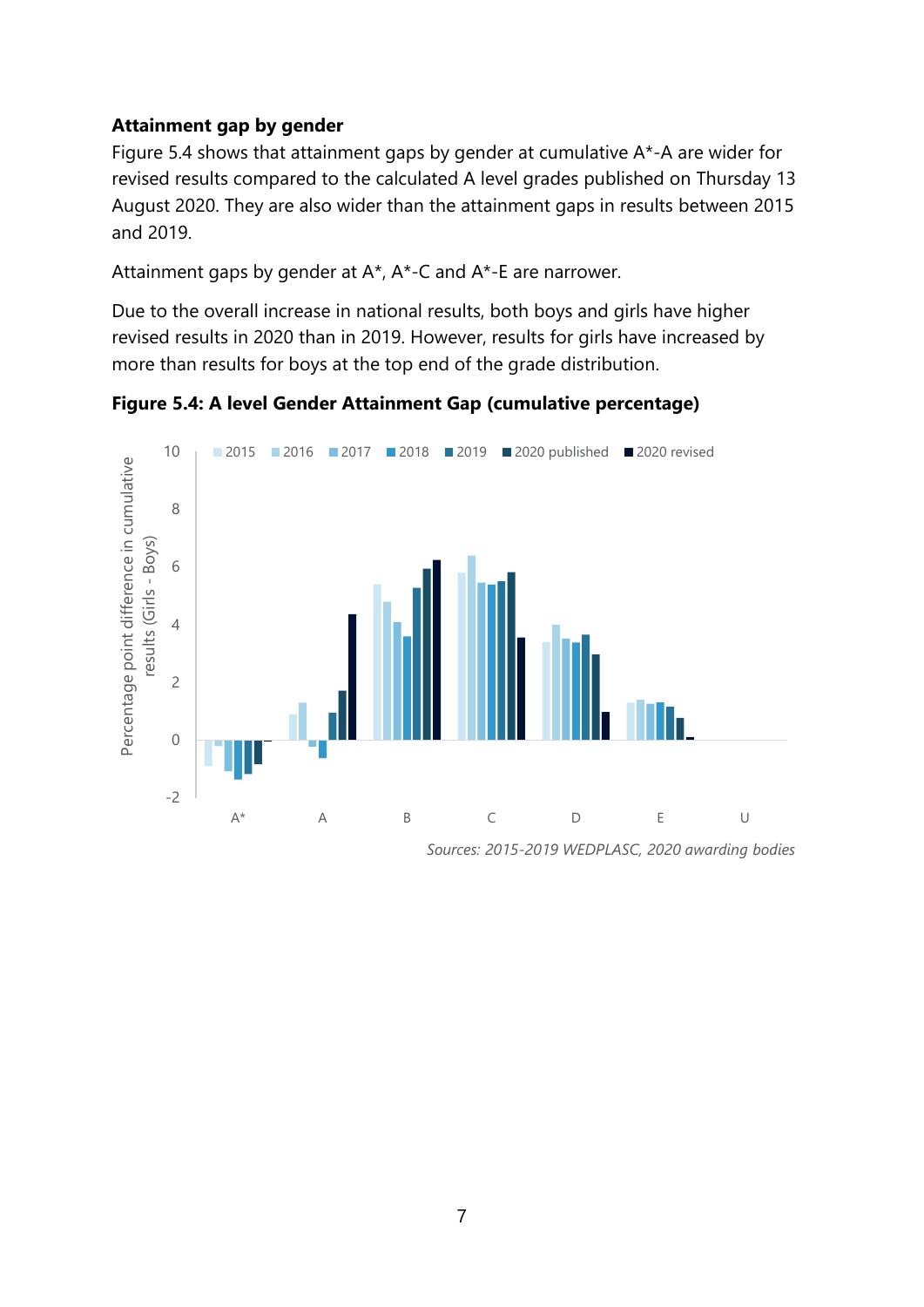| Year           | Gender             | <b>Grades</b> | A*     | A      | B    | $\mathsf{C}$ | D    | E    | U     |
|----------------|--------------------|---------------|--------|--------|------|--------------|------|------|-------|
| 2015           | Girls              | 19,960        | 6.9    | 23.5   | 51.4 | 76.9         | 91.7 | 97.9 | 100.0 |
| 2015           | Boys               | 16,075        | 7.8    | 22.6   | 46.0 | 71.1         | 88.3 | 96.6 | 100.0 |
| 2015           | Gap (Girls - Boys) |               | $-0.9$ | 0.9    | 5.4  | 5.8          | 3.4  | 1.3  | 0.0   |
| 2016           | Girls              | 20,030        | 6.5    | 23.3   | 50.2 | 76.6         | 91.8 | 97.9 | 100.0 |
| 2016           | Boys               | 15,510        | 6.7    | 22.0   | 45.4 | 70.2         | 87.8 | 96.5 | 100.0 |
| 2016           | Gap (Girls - Boys) |               | $-0.2$ | 1.3    | 4.8  | 6.4          | 4.0  | 1.4  | 0.0   |
| 2017           | Girls              | 18,615        | 7.8    | 24.9   | 51.9 | 77.7         | 92.4 | 98.2 | 100.0 |
| 2017           | Boys               | 14,675        | 8.9    | 25.1   | 47.8 | 72.3         | 88.9 | 97.0 | 100.0 |
| 2017           | Gap (Girls - Boys) |               | $-1.1$ | $-0.2$ | 4.1  | 5.5          | 3.5  | 1.3  | 0.0   |
| 2018           | Girls              | 18,160        | 8.1    | 26.0   | 53.6 | 78.7         | 92.5 | 98.0 | 100.0 |
| 2018           | <b>Boys</b>        | 14,285        | 9.4    | 26.6   | 50.0 | 73.3         | 89.1 | 96.7 | 100.0 |
| 2018           | Gap (Girls - Boys) |               | $-1.4$ | $-0.6$ | 3.6  | 5.4          | 3.4  | 1.3  | 0.0   |
| 2019           | Girls              | 17,845        | 8.6    | 27.4   | 54.7 | 78.7         | 92.9 | 98.1 | 100.0 |
| 2019           | <b>Boys</b>        | 13,640        | 9.8    | 26.5   | 49.4 | 73.2         | 89.2 | 96.9 | 100.0 |
| 2019           | Gap (Girls - Boys) |               | $-1.2$ | 1.0    | 5.3  | 5.5          | 3.7  | 1.2  | 0.0   |
| 2020 published | Girls              | 17,100        | 10.5   | 30.7   | 58.7 | 82.3         | 94.8 | 99.0 | 100.0 |
| 2020 published | <b>Boys</b>        | 13,345        | 11.3   | 28.9   | 52.8 | 76.5         | 91.8 | 98.2 | 100.0 |
| 2020 published | Gap (Girls - Boys) |               | $-0.8$ | 1.7    | 5.9  | 5.8          | 3.0  | 0.8  | 0.0   |
| 2020 revised   | Girls              | 17,090        | 16.6   | 43.2   | 72.3 | 92.4         | 98.8 | 99.9 | 100.0 |
| 2020 revised   | Boys               | 13,320        | 16.6   | 38.9   | 66.0 | 88.9         | 97.9 | 99.8 | 100.0 |
| 2020 revised   | Gap (Girls - Boys) |               | 0.0    | 4.4    | 6.2  | 3.6          | 1.0  | 0.1  | 0.0   |

**Table 5.2: A level cumulative percentage results by gender and percentage point attainment gaps** 

Source: 2015 to 2020 (published): JCQ; 2020 (revised): awarding bodies

NB the attainment gap has been calculated from unrounded figures and therefore may not be exactly equal to the difference between the rounded figures.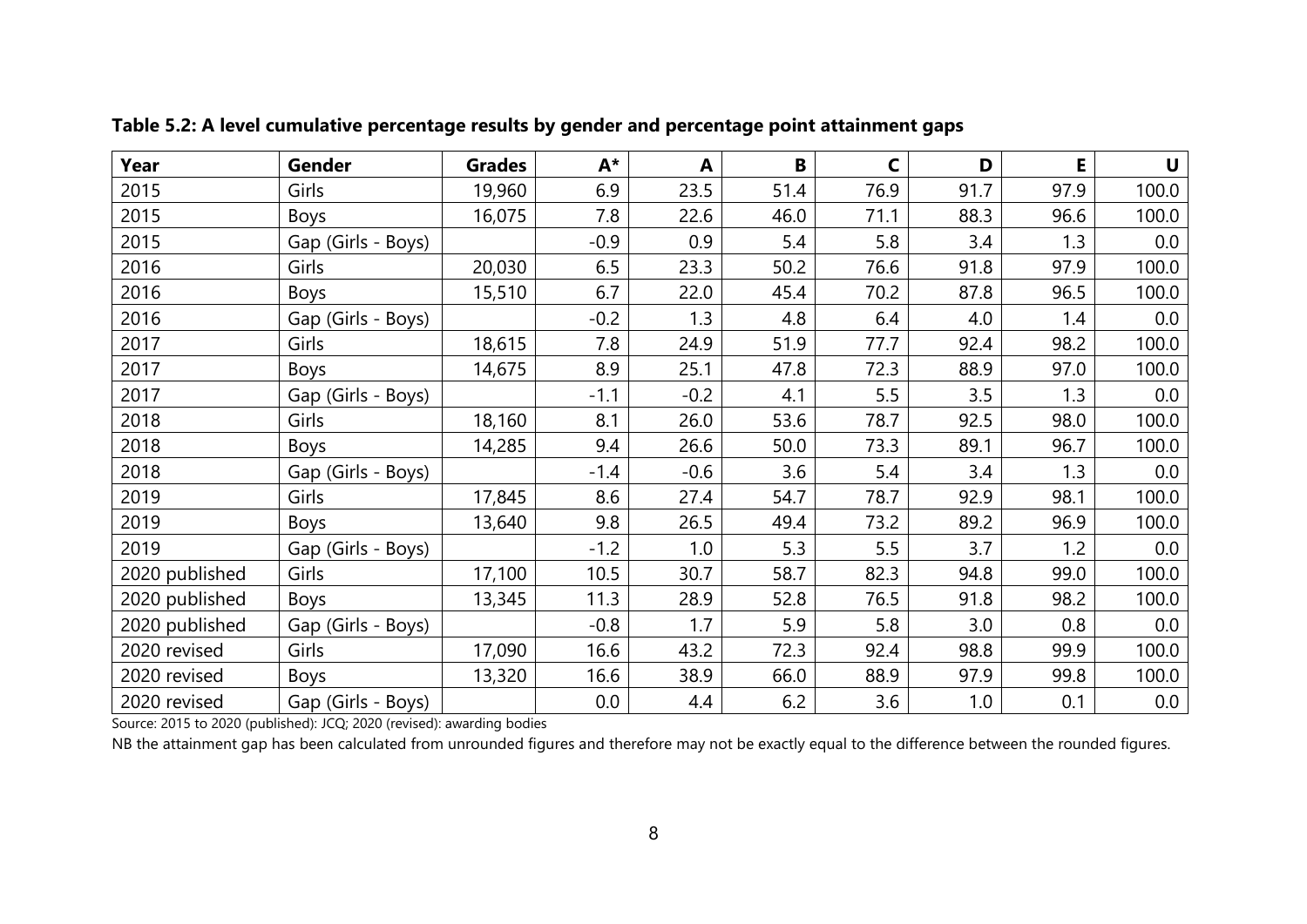#### <span id="page-8-0"></span>**Attainment gap by eligibility for free school meals (18-year-olds)**

For 18-year-olds, who are the main A level entry cohort, attainment gaps by eligibility for free school meals at A\* are higher for revised results compared to the calculated A level grades published on Thursday 13 August 2020. The gap at A\* is also wider than in results between 2015 and 2019.

Attainment gaps at cumulative A\*-A are similar, whilst the gaps are narrower at cumulative grades A\*-C and A\*-E.

Due to the overall increase in national results, those eligible for free school meals and those not eligible have higher revised results in 2020 than in 2019. However, increases in A\* grades are larger in the revised results for those who are not eligible for free school meals.

It is important to note that the free school meal eligibility data is not available for all learners and where it is available it may not be data from the current year.

### **Figure 5.5 A level attainment gap by eligibility for free school meals (cumulative percentage), 18-year-olds(1)**



<sup>(1)</sup> Includes data only for those centres present in both the 2020 WJEC data and previous WEDPLASC data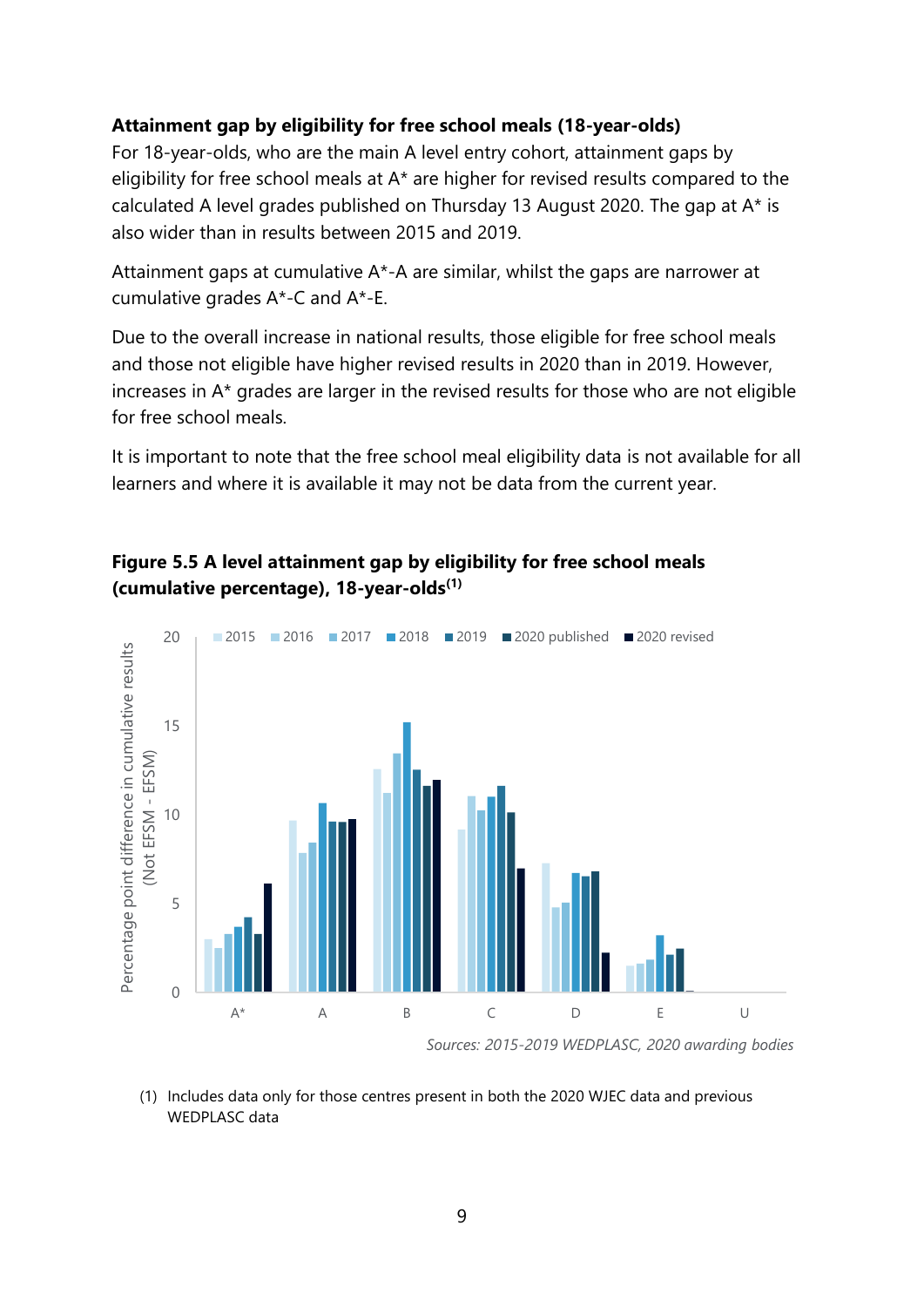| Table 5.3: A level cumulative percentage results by free school meal eligibility and percentage point attainment gaps, 18- |  |  |
|----------------------------------------------------------------------------------------------------------------------------|--|--|
| year-olds                                                                                                                  |  |  |

| Year           | <b>FSM</b>           | <b>Grades</b> | A*   | A    | B    | C    | D    | E     | U     |
|----------------|----------------------|---------------|------|------|------|------|------|-------|-------|
| 2015           | Eligible             | 805           | 3.5  | 12.7 | 36.6 | 65.6 | 83.4 | 96.0  | 100.0 |
| 2015           | Non-eligible         | 20,875        | 6.5  | 22.3 | 49.2 | 74.8 | 90.7 | 97.5  | 100.0 |
| 2015           | Gap (NotEFSM - EFSM) |               | 3.0  | 9.7  | 12.6 | 9.2  | 7.3  | 1.5   | 0.0   |
| 2016           | Eligible             | 885           | 3.4  | 14.0 | 36.8 | 63.1 | 85.3 | 95.7  | 100.0 |
| 2016           | Non-eligible         | 20,710        | 5.9  | 21.9 | 48.1 | 74.1 | 90.1 | 97.3  | 100.0 |
| 2016           | Gap (NotEFSM - EFSM) |               | 2.5  | 7.9  | 11.2 | 11.1 | 4.8  | 1.6   | 0.0   |
| 2017           | Eligible             | 920           | 3.6  | 14.8 | 35.6 | 64.3 | 85.5 | 95.9  | 100.0 |
| 2017           | Non-eligible         | 19,750        | 6.9  | 23.2 | 49.0 | 74.6 | 90.6 | 97.7  | 100.0 |
| 2017           | Gap (NotEFSM - EFSM) |               | 3.3  | 8.4  | 13.5 | 10.3 | 5.1  | 1.8   | 0.0   |
| 2018           | Eligible             | 1,010         | 4.1  | 14.5 | 35.8 | 64.6 | 84.1 | 94.4  | 100.0 |
| 2018           | Non-eligible         | 18,760        | 7.8  | 25.1 | 51.1 | 75.6 | 90.8 | 97.6  | 100.0 |
| 2018           | Gap (NotEFSM - EFSM) |               | 3.7  | 10.7 | 15.2 | 11.0 | 6.7  | 3.2   | 0.0   |
| 2019           | Eligible             | 780           | 4.2  | 16.0 | 39.0 | 64.1 | 84.5 | 95.5  | 100.0 |
| 2019           | Non-eligible         | 18,450        | 8.5  | 25.7 | 51.6 | 75.7 | 91.0 | 97.6  | 100.0 |
| 2019           | Gap (NotEFSM - EFSM) |               | 4.2  | 9.6  | 12.5 | 11.6 | 6.5  | 2.1   | 0.0   |
| 2020 published | Eligible             | 865           | 5.3  | 16.6 | 41.4 | 67.7 | 85.9 | 95.9  | 100.0 |
| 2020 published | Non-eligible         | 17,775        | 8.6  | 26.1 | 53.1 | 77.9 | 92.7 | 98.4  | 100.0 |
| 2020 published | Gap (NotEFSM - EFSM) |               | 3.3  | 9.6  | 11.6 | 10.1 | 6.8  | 2.5   | 0.0   |
| 2020 revised   | Eligible             | 865           | 8.7  | 30.0 | 57.2 | 84.4 | 96.4 | 99.9  | 100.0 |
| 2020 revised   | Non-eligible         | 17,775        | 14.8 | 39.7 | 69.1 | 91.4 | 98.6 | 100.0 | 100.0 |
| 2020 revised   | Gap (NotEFSM - EFSM) |               | 6.1  | 9.8  | 12.0 | 7.0  | 2.2  | 0.1   | 0.0   |

Source: 2015 to 2019: WEDPLASC; 2020: awarding bodies

NB the attainment gap has been calculated from unrounded figures and therefore may not be exactly equal to the difference between the rounded figures.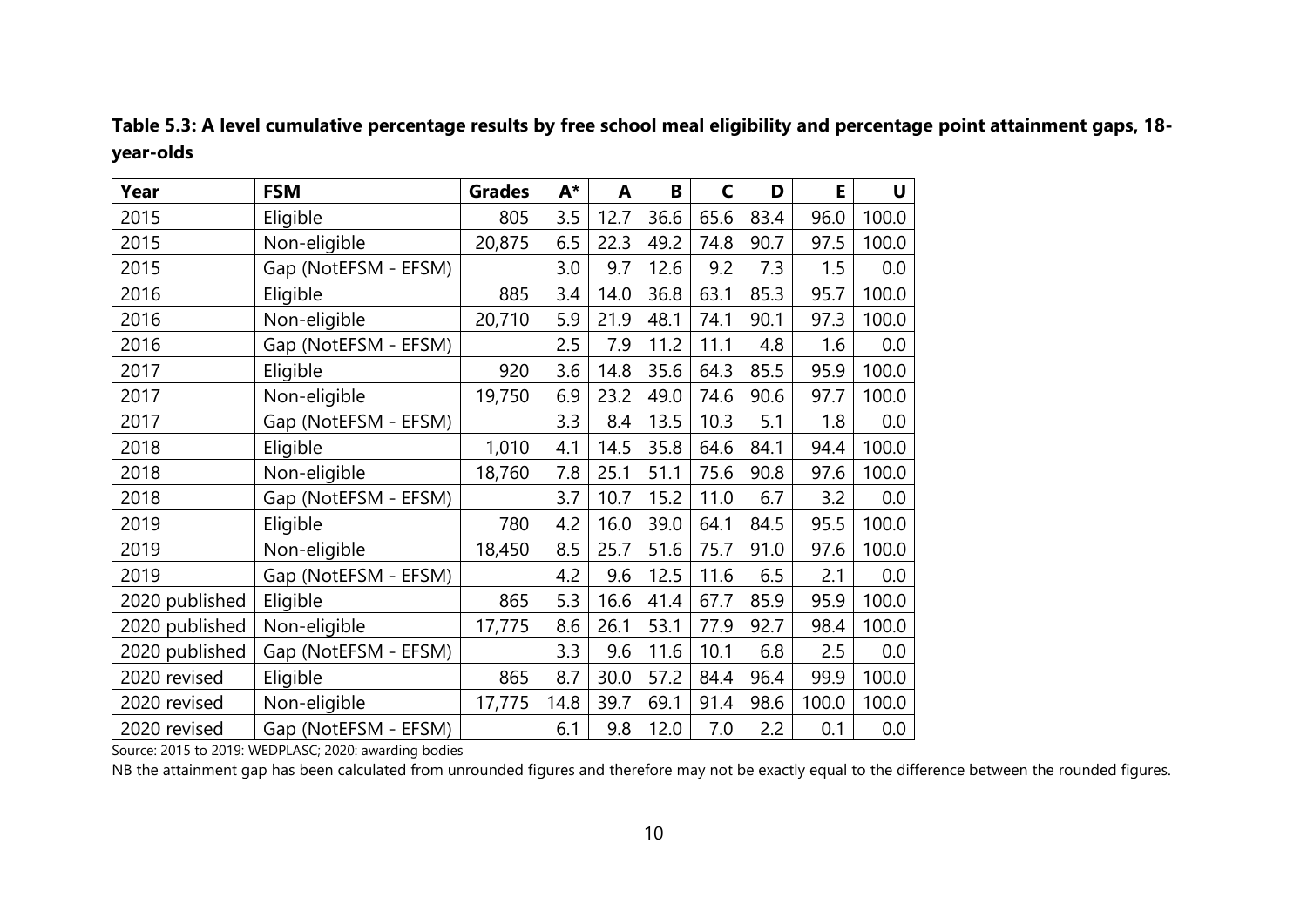#### <span id="page-10-0"></span>**Attainment gap by age**

Figure 5.6 presents cumulative attainment gaps by age over time.

Revised 2020 outcomes show different attainment gaps at all grades, both compared to historical data and results published on 13 August 2020. The previously published data showed a notable change in attainment gaps by age, with non-18-year-olds achieving higher outcomes than 18-year-olds at all grades. In previous years, 18 year-olds generally received higher outcomes at all grades, with a handful of exceptions.

**Figure 5.6 A level attainment gap by age (cumulative percentage), 18-yearolds(1)**



(1) Includes data only for those centres present in both the 2020 awarding body data and previous WEDPLASC data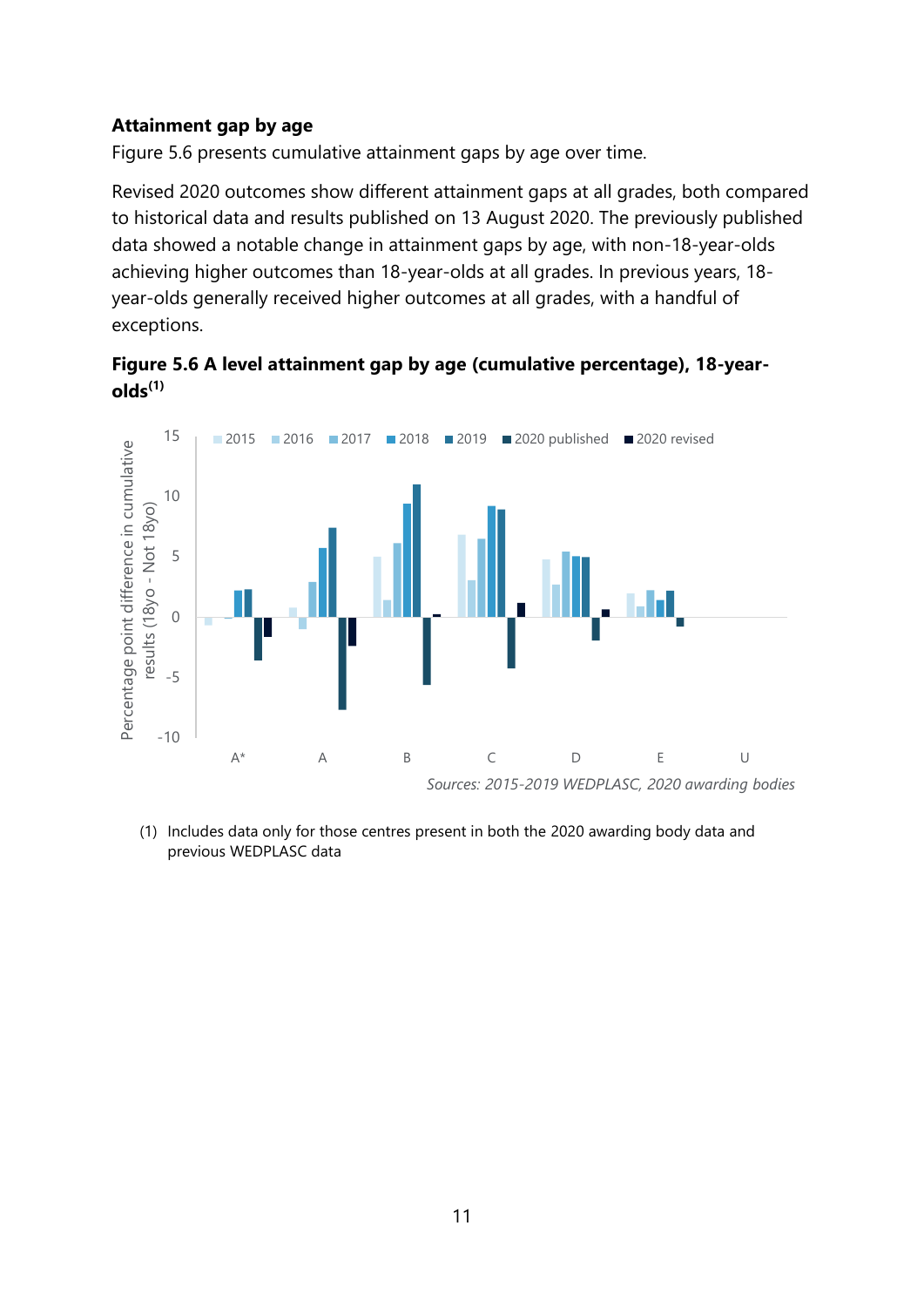| Year           | Age                  | <b>Grades</b> | $A^*$  | A      | B      | C      | D      | E      | U     |
|----------------|----------------------|---------------|--------|--------|--------|--------|--------|--------|-------|
| 2015           | 18yo                 | 23,485        | 7.4    | 24.1   | 50.7   | 75.6   | 90.9   | 97.6   | 100.0 |
| 2015           | Non18yo              | 2,235         | 8.0    | 23.3   | 45.7   | 68.8   | 86.1   | 95.7   | 100.0 |
| 2015           | Gap (18yo - Non18yo) |               | $-0.7$ | 0.8    | 5.0    | 6.8    | 4.8    | 1.9    | 0.0   |
| 2016           | 18yo                 | 23,320        | 6.6    | 23.4   | 49.5   | 74.8   | 90.4   | 97.4   | 100.0 |
| 2016           | Non18yo              | 2,275         | 6.6    | 24.5   | 48.1   | 71.8   | 87.7   | 96.5   | 100.0 |
| 2016           | Gap (18yo - Non18yo) |               | 0.0    | $-1.0$ | 1.4    | 3.0    | 2.7    | 0.9    | 0.0   |
| 2017           | 18yo                 | 20,665        | 6.7    | 22.9   | 48.4   | 74.1   | 90.4   | 97.6   | 100.0 |
| 2017           | Non18yo              | 1,370         | 6.9    | 20.0   | 42.3   | 67.6   | 84.9   | 95.4   | 100.0 |
| 2017           | Gap (18yo - Non18yo) |               | $-0.1$ | 2.9    | 6.1    | 6.5    | 5.4    | 2.2    | 0.0   |
| 2018           | 18yo                 | 19,770        | 7.6    | 24.6   | 50.3   | 75.0   | 90.5   | 97.4   | 100.0 |
| 2018           | Non18yo              | 1,530         | 5.4    | 18.8   | 40.9   | 65.8   | 85.4   | 96.0   | 100.0 |
| 2018           | Gap (18yo - Non18yo) |               | 2.2    | 5.7    | 9.4    | 9.2    | 5.0    | 1.4    | 0.0   |
| 2019           | 18yo                 | 19,230        | 8.3    | 25.3   | 51.1   | 75.2   | 90.7   | 97.6   | 100.0 |
| 2019           | Non18yo              | 1,230         | 6.0    | 17.9   | 40.0   | 66.3   | 85.8   | 95.4   | 100.0 |
| 2019           | Gap (18yo - Non18yo) |               | 2.3    | 7.4    | 11.0   | 8.9    | 5.0    | 2.2    | 0.0   |
| 2020 published | 18yo                 | 20,380        | 9.6    | 27.8   | 54.4   | 78.4   | 92.8   | 98.4   | 100.0 |
| 2020 published | Non18yo              | 1,725         | 13.2   | 35.5   | 60.0   | 82.7   | 94.7   | 99.2   | 100.0 |
| 2020 published | Gap (18yo - Non18yo) |               | $-3.6$ | $-7.7$ | $-5.6$ | $-4.3$ | $-1.9$ | $-0.8$ | 0.0   |
| 2020 revised   | 18yo                 | 20,380        | 15.9   | 41.2   | 70.1   | 91.5   | 98.6   | 100.0  | 100.0 |
| 2020 revised   | Non18yo              | 1,725         | 17.5   | 43.6   | 69.8   | 90.3   | 98.0   | 100.0  | 100.0 |
| 2020 revised   | Gap (18yo - Non18yo) |               | $-1.6$ | $-2.4$ | 0.2    | 1.2    | 0.6    | 0.0    | 0.0   |

**Table 5.4: A level cumulative percentage results by age and percentage point attainment gaps**

Source: 2015 to 2019: WEDPLASC; 2020: awarding bodies

NB the attainment gap has been calculated from unrounded figures and therefore may not be exactly equal to the difference between the rounded figures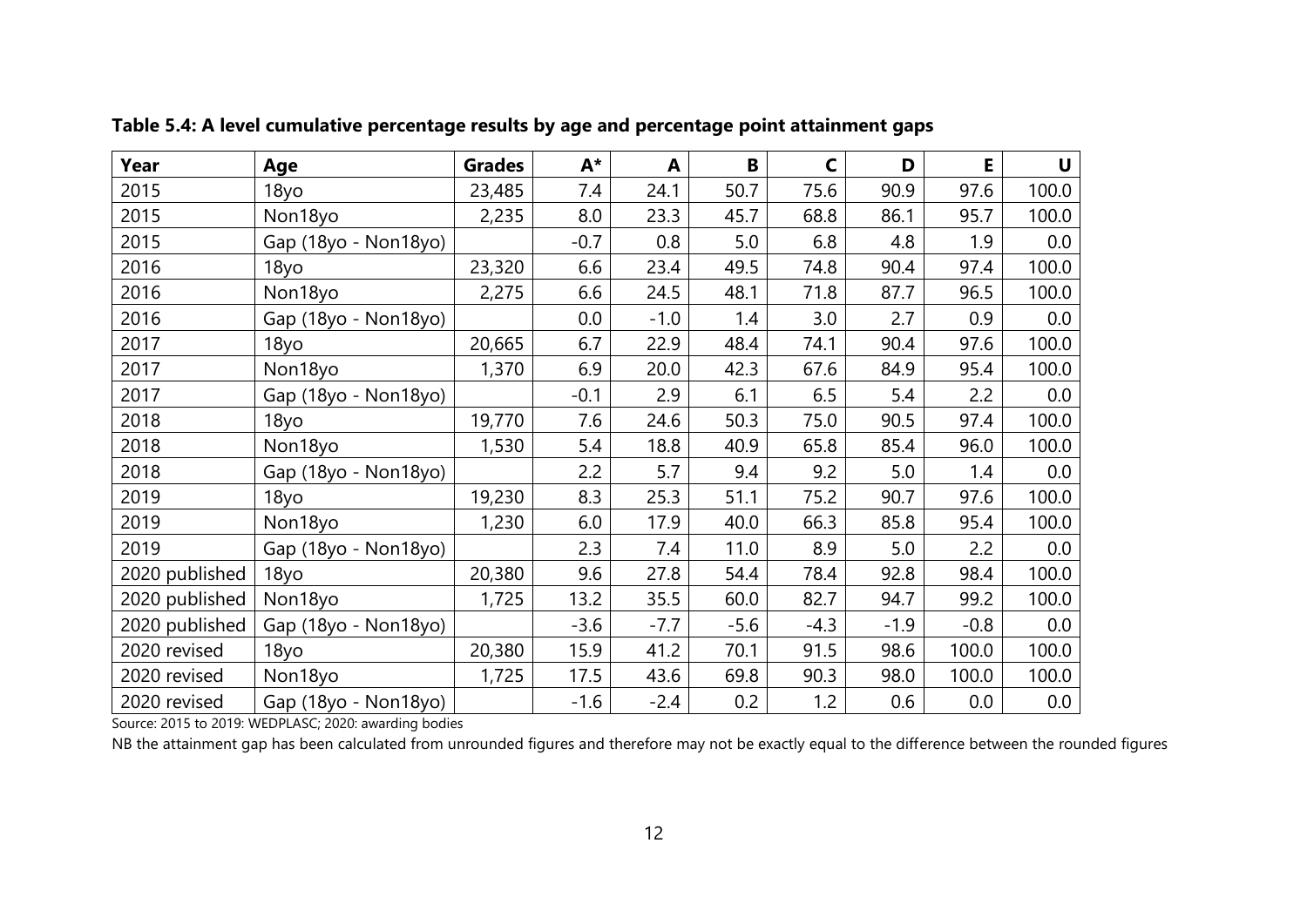# **6. AS**

### <span id="page-12-1"></span><span id="page-12-0"></span>**National results**

Table 6.1 shows that revised AS results are substantially higher than the calculated grades originally published on Thursday 13 August 2020, and also higher than in results between 2015 and 2019.

Around 30% of learners will be awarded grade A in the revised 2020 results, whereas the figure in the original published results was 22.2%. In 2019, the figure was 20.3%.

More than 98% of learners will be awarded A-E in the revised results, compared to 91.4% of learners in the original published results. In 2019, the figure was 90%.



**Figure 6.1 National AS summer cumulative A results 2015-2020**

Source: 2015 to 2020 (published): JCQ; 2020 (revised): awarding bodies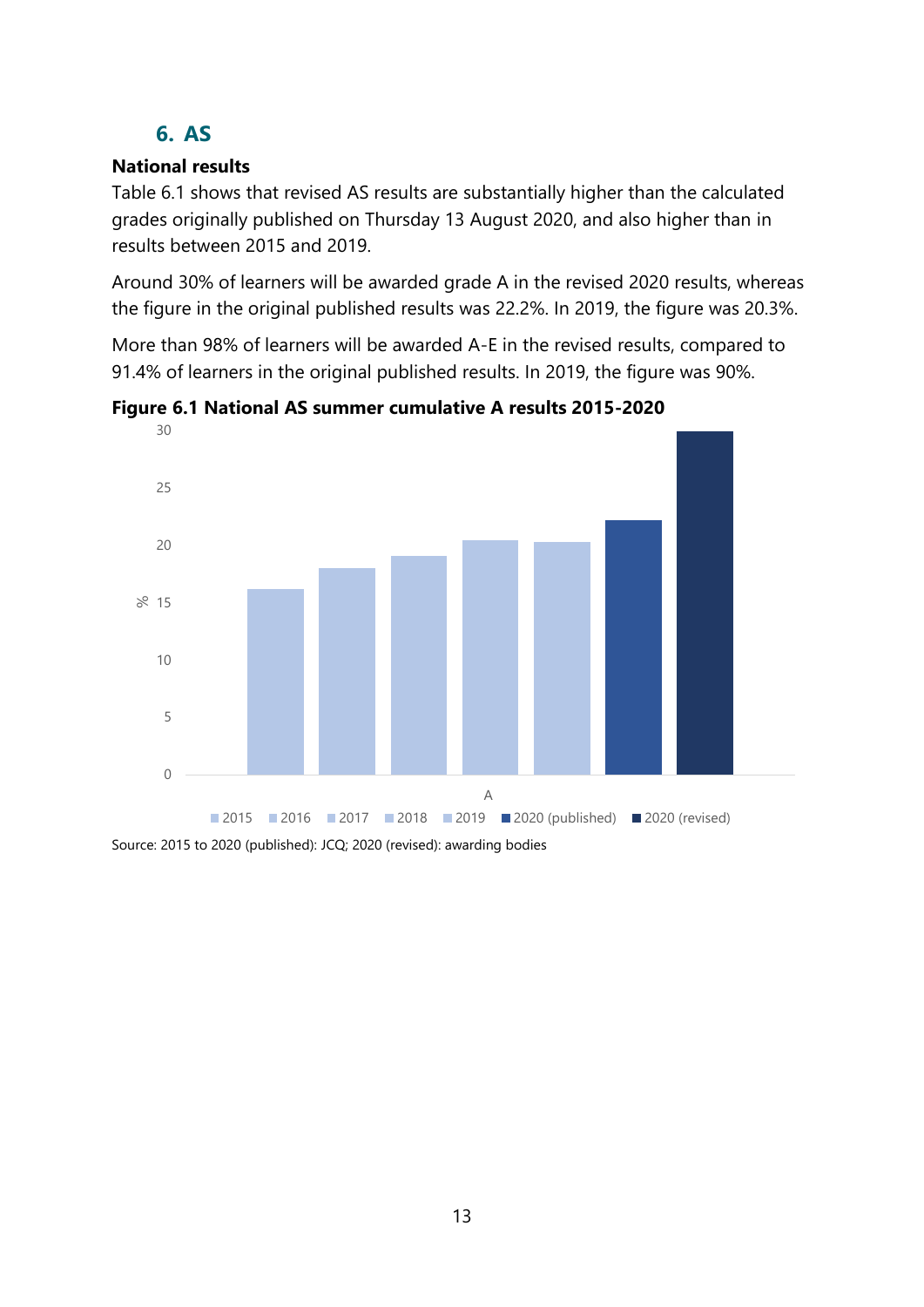

**Figure 6.2 National AS summer cumulative E results 2015-2020**

Source: 2015 to 2020 (published): JCQ; 2020 (revised): awarding bodies

|                        | A    | $A - E$ | <b>Number of grades</b> |
|------------------------|------|---------|-------------------------|
| 2020 (revised) $(2)$   | 29.9 | 98.4    | $44,775^{(1)}$          |
| 2020 (published) $(2)$ | 22.2 | 91.4    | 45,435                  |
| 2019                   | 20.3 | 90.0    | 39,645                  |
| 2018                   | 20.4 | 90.0    | 42,915                  |
| 2017                   | 19.1 | 88.9    | 46,125                  |
| 2016                   | 18.0 | 88.3    | 49,145                  |
| 2015                   | 16.2 | 86.8    | 52,770                  |

**Table 6.1: AS Results 2015-2020 (cumulative percentage)**

Source: 2015 to 2020 (published): JCQ; 2020 (revised): awarding bodies

(1) This figure may differ to previously published figures due to differing timing of data extracts.

(2) Published are the calculated results released on 13 August. Revised are the higher of either the centre assessment grades, or calculated grade based on data received from awarding bodies. Final published results may differ from revised estimates.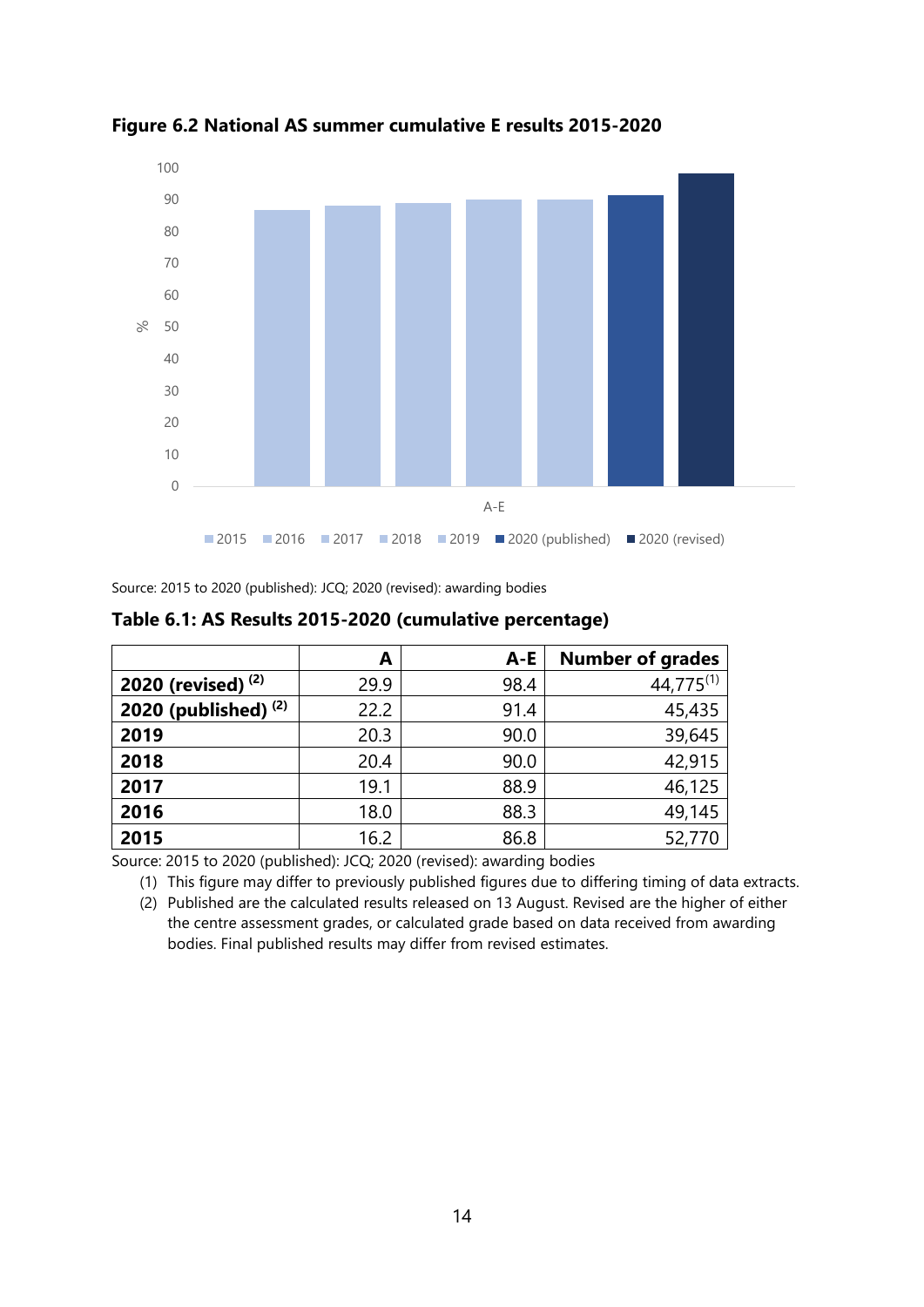#### <span id="page-14-0"></span>**Attainment gap by gender**

Attainment gaps by gender at cumulative grade A are wider in the revised AS results compared to calculated AS grades published on Thursday 13 August 2020. They are also wider than the gap in results between 2015 and 2019.

The gap is narrower at  $A - E$ . Attainment gaps at other grade thresholds are more similar.

Due to the overall increase in national results, both boys and girls have higher revised results in 2020 than in 2019. However, results for girls have increased by more than results for boys at grade A.





*Source: 2015 to 2020 (published): JCQ; 2020 (revised): awarding bodies*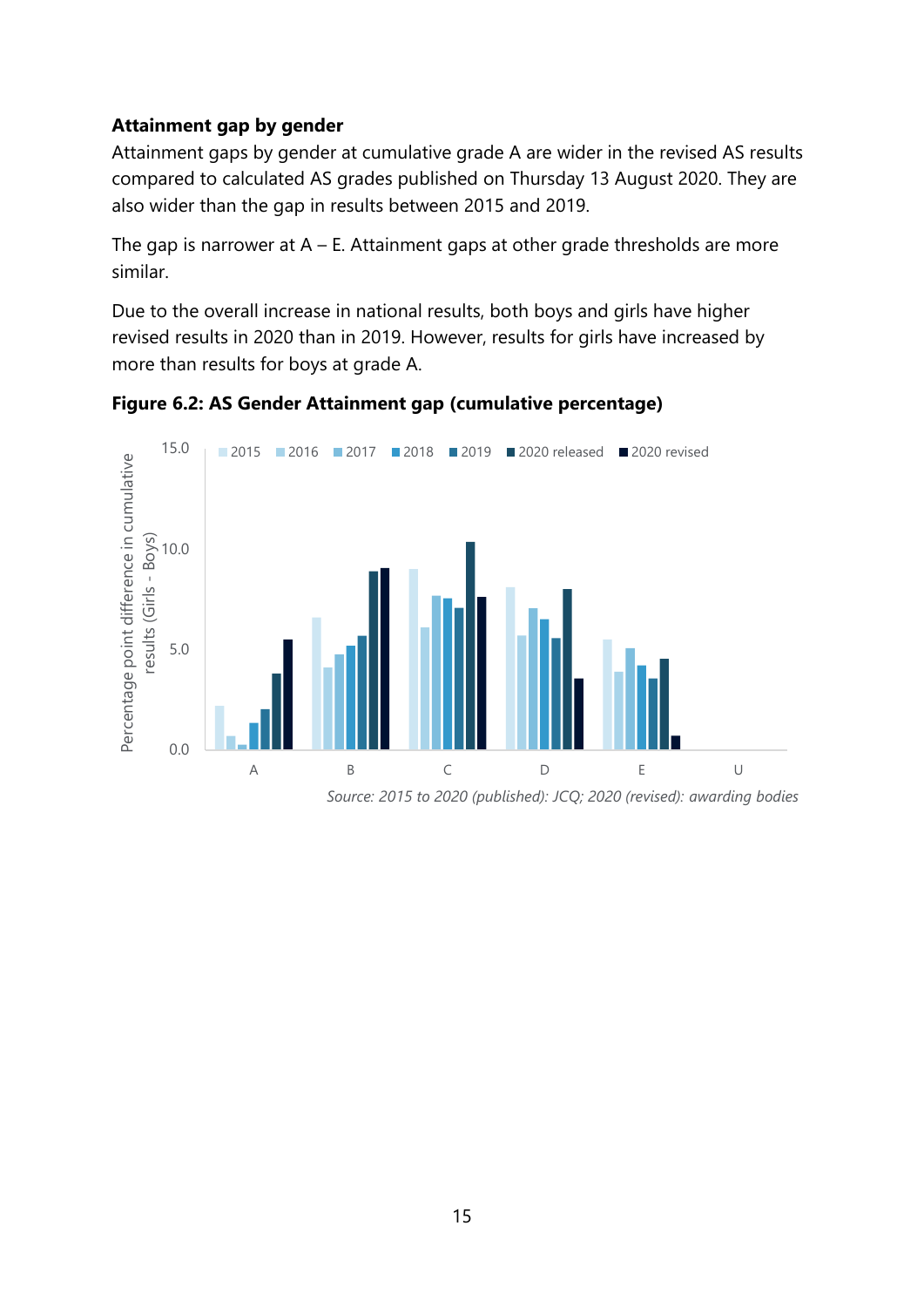| Year           | Gender             | <b>Grades</b> | A    | B    | $\mathsf{C}$ | D    | E    | $\mathbf U$ |
|----------------|--------------------|---------------|------|------|--------------|------|------|-------------|
| 2015           | Girls              | 29,120        | 17.2 | 38.5 | 61.5         | 78.6 | 89.3 | 100.0       |
| 2015           | <b>Boys</b>        | 23,650        | 15.0 | 31.9 | 52.5         | 70.5 | 83.8 | 100.0       |
| 2015           | Gap (Girls - Boys) |               | 2.2  | 6.6  | 9.0          | 8.1  | 5.5  | 0.0         |
| 2016           | Girls              | 27,035        | 18.3 | 38.9 | 61.6         | 79.0 | 90.0 | 100.0       |
| 2016           | <b>Boys</b>        | 22,105        | 17.6 | 34.8 | 55.5         | 73.3 | 86.1 | 100.0       |
| 2016           | Gap (Girls - Boys) |               | 0.7  | 4.1  | 6.1          | 5.7  | 3.9  | 0.0         |
| 2017           | Girls              | 25,585        | 19.3 | 40.6 | 63.5         | 80.6 | 91.1 | 100.0       |
| 2017           | Boys               | 20,540        | 19.0 | 35.8 | 55.8         | 73.5 | 86.0 | 100.0       |
| 2017           | Gap (Girls - Boys) |               | 0.3  | 4.8  | 7.7          | 7.1  | 5.1  | 0.0         |
| 2018           | Girls              | 24,045        | 21.0 | 42.4 | 65.2         | 82.0 | 91.9 | 100.0       |
| 2018           | <b>Boys</b>        | 18,870        | 19.6 | 37.2 | 57.7         | 75.5 | 87.7 | 100.0       |
| 2018           | Gap (Girls - Boys) |               | 1.3  | 5.2  | 7.5          | 6.5  | 4.2  | 0.0         |
| 2019           | Girls              | 22,295        | 21.2 | 42.9 | 65.1         | 81.5 | 91.6 | 100.0       |
| 2019           | <b>Boys</b>        | 17,355        | 19.1 | 37.2 | 58.0         | 75.9 | 88.0 | 100.0       |
| 2019           | Gap (Girls - Boys) |               | 2.0  | 5.7  | 7.1          | 5.6  | 3.6  | 0.0         |
| 2020 published | Girls              | 25,675        | 23.8 | 47.1 | 70.2         | 85.2 | 93.4 | 100.0       |
| 2020 published | <b>Boys</b>        | 19,760        | 20.0 | 38.3 | 59.8         | 77.2 | 88.9 | 100.0       |
| 2020 published | Gap (Girls - Boys) |               | 3.8  | 8.9  | 10.4         | 8.0  | 4.5  | 0.0         |
| 2020 revised   | Girls              | 25,280        | 32.3 | 60.1 | 84.1         | 94.6 | 98.7 | 100.0       |
| 2020 revised   | Boys               | 19,495        | 26.8 | 51.1 | 76.5         | 91.1 | 98.0 | 100.0       |
| 2020 revised   | Gap (Girls - Boys) |               | 5.5  | 9.1  | 7.6          | 3.6  | 0.7  | 0.0         |

**Table 6.2: AS cumulative percentage results by gender and percentage point attainment gaps**

Source: 2015 to 2020 (published): JCQ; 2020 (revised): awarding bodies

NB the attainment gap has been calculated from unrounded figures and therefore may not be exactly equal to the difference between the rounded figures.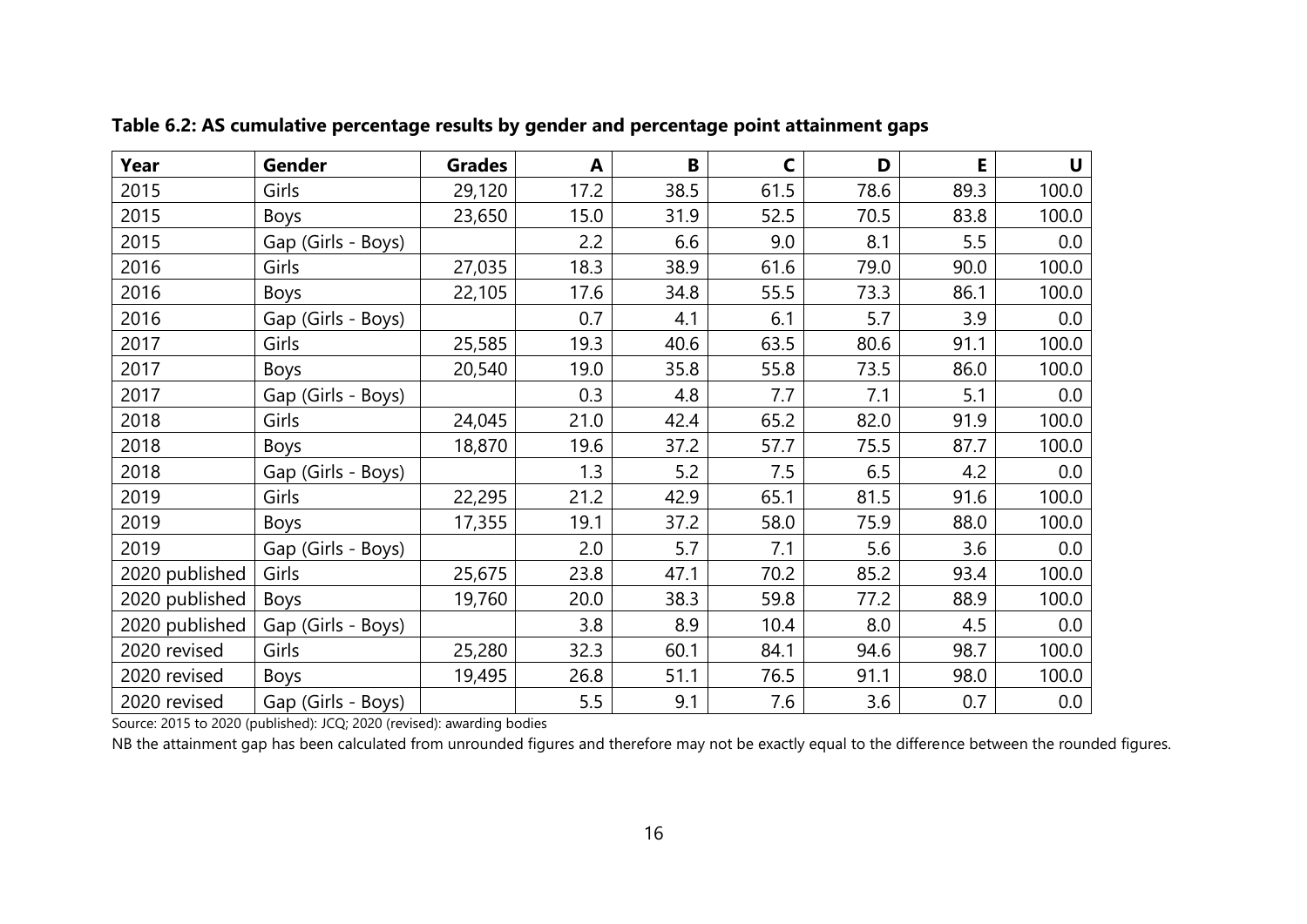#### <span id="page-16-0"></span>**Attainment gap by free school meal eligibility (17-year-olds)**

For 17-year-olds, who are the main entry cohort for AS, attainment gaps by free school meal eligibility at cumulative grade A are wider in the revised results compared to the calculated AS grades published on Thursday 13 August 2020. They are also wider than the attainment gap in AS results between 2015 and 2019.

The gap is narrower at  $A - E$ .

Due to the overall increase in national results, both those eligible for free school meals and those not eligible have higher revised results in 2020 than in either the original published grades for 2020 or 2019. However, the increases in A grades are larger in the revised results for those who are not eligible for free school meals.



**Figure 6.3 AS attainment gap by free school meal eligibility (cumulative percentage), 17-year-olds(1)**

*Source: 2015 to 2020 (published): JCQ; 2020 (revised): awarding bodies*

(1) Includes data only for those centres present in both the 2020 WJEC data and previous WEDPLASC data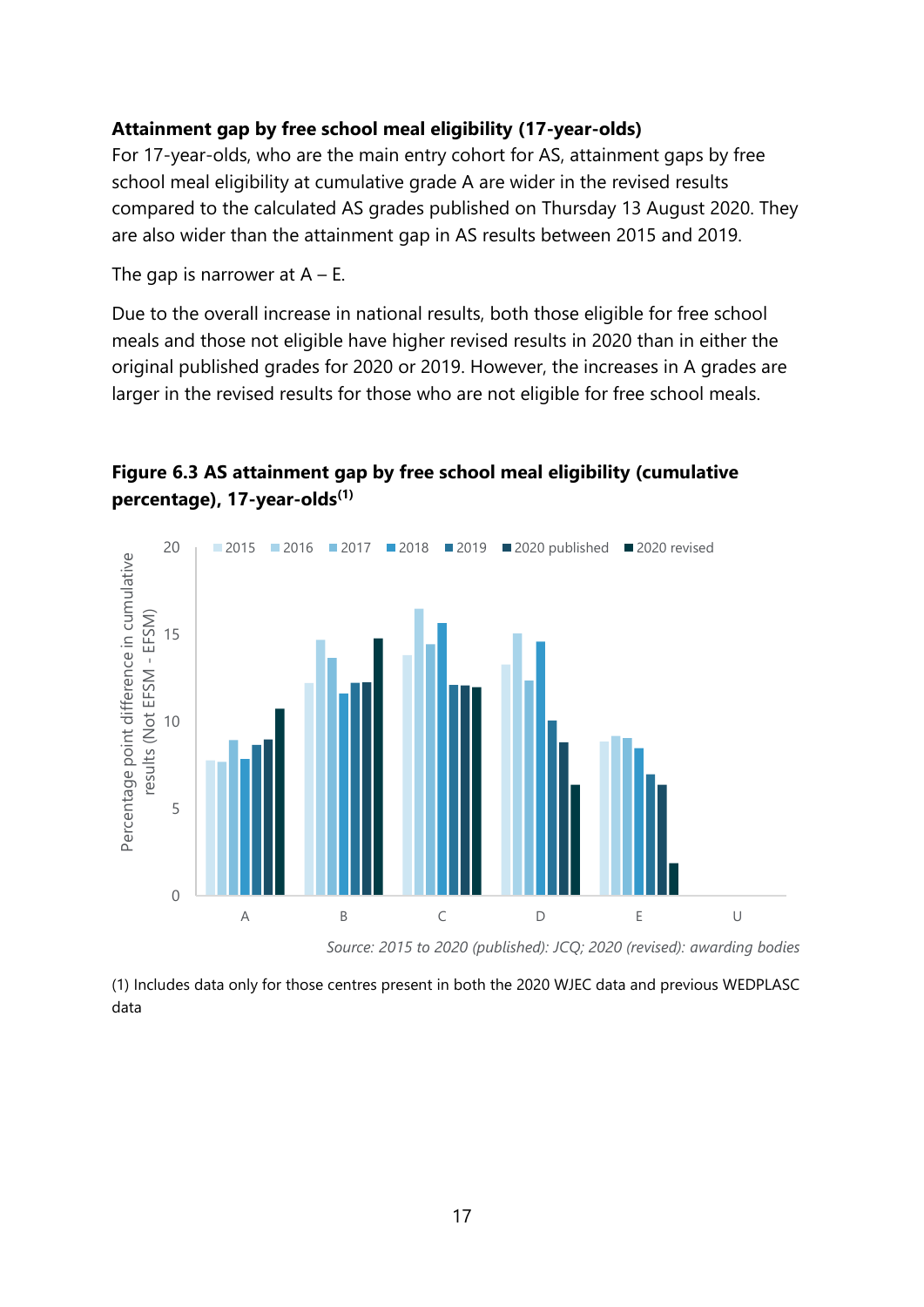| Year           | <b>FSM</b>           | <b>Grades</b> | A    | B    | $\mathsf{C}$ | D    | E    | $\mathbf U$ |
|----------------|----------------------|---------------|------|------|--------------|------|------|-------------|
| 2015           | Eligible             | 1,385         | 8.1  | 23.0 | 43.0         | 60.8 | 77.2 | 100.0       |
| 2015           | Non-eligible         | 26,995        | 15.9 | 35.2 | 56.8         | 74.1 | 86.0 | 100.0       |
| 2015           | Gap (NotEFSM - EFSM) |               | 7.8  | 12.2 | 13.8         | 13.3 | 8.8  | 0.0         |
| 2016           | Eligible             | 1,385         | 9.7  | 21.3 | 40.9         | 59.7 | 77.9 | 100.0       |
| 2016           | Non-eligible         | 23,505        | 17.4 | 36.0 | 57.3         | 74.8 | 87.0 | 100.0       |
| 2016           | Gap (NotEFSM - EFSM) |               | 7.7  | 14.7 | 16.5         | 15.1 | 9.2  | 0.0         |
| 2017           | Eligible             | 1,425         | 9.5  | 23.6 | 43.8         | 63.1 | 78.5 | 100.0       |
| 2017           | Non-eligible         | 21,990        | 18.4 | 37.2 | 58.3         | 75.5 | 87.6 | 100.0       |
| 2017           | Gap (NotEFSM - EFSM) |               | 8.9  | 13.6 | 14.4         | 12.3 | 9.1  | $0.0\,$     |
| 2018           | Eligible             | 1,395         | 11.3 | 26.8 | 44.3         | 62.4 | 80.3 | 100.0       |
| 2018           | Non-eligible         | 21,210        | 19.1 | 38.4 | 59.9         | 77.0 | 88.8 | 100.0       |
| 2018           | Gap (NotEFSM - EFSM) |               | 7.8  | 11.6 | 15.6         | 14.6 | 8.5  | 0.0         |
| 2019           | Eligible             | 1,090         | 10.7 | 26.4 | 47.2         | 66.1 | 81.3 | 100.0       |
| 2019           | Non-eligible         | 19,535        | 19.4 | 38.6 | 59.3         | 76.2 | 88.3 | 100.0       |
| 2019           | Gap (NotEFSM - EFSM) |               | 8.6  | 12.2 | 12.1         | 10.1 | 7.0  | 0.0         |
| 2020 published | Eligible             | 1,395         | 13.4 | 32.3 | 54.8         | 73.0 | 84.8 | 100.0       |
| 2020 published | Non-eligible         | 24,985        | 22.4 | 44.5 | 66.9         | 81.8 | 91.2 | 100.0       |
| 2020 published | Gap (NotEFSM - EFSM) |               | 9.0  | 12.3 | 12.1         | 8.8  | 6.4  | 0.0         |
| 2020 revised   | Eligible             | 1,395         | 20.2 | 43.3 | 70.9         | 87.9 | 97.3 | 100.0       |
| 2020 revised   | Non-eligible         | 24,985        | 30.9 | 58.1 | 82.8         | 94.2 | 99.1 | 100.0       |
| 2020 revised   | Gap (NotEFSM - EFSM) |               | 10.7 | 14.8 | 12.0         | 6.4  | 1.9  | 0.0         |

**Table 6.3: AS FSM attainment gaps (cumulative percentage), 17-year-olds(1)**

Source: 2015 to 2019: WEDPLASC; 2020: awarding bodies

(1) This figure may differ to previously published figures due to differing timing of data extracts.

NB the attainment gap has been calculated from unrounded figures and therefore may not be exactly equal to the difference between the rounded figures.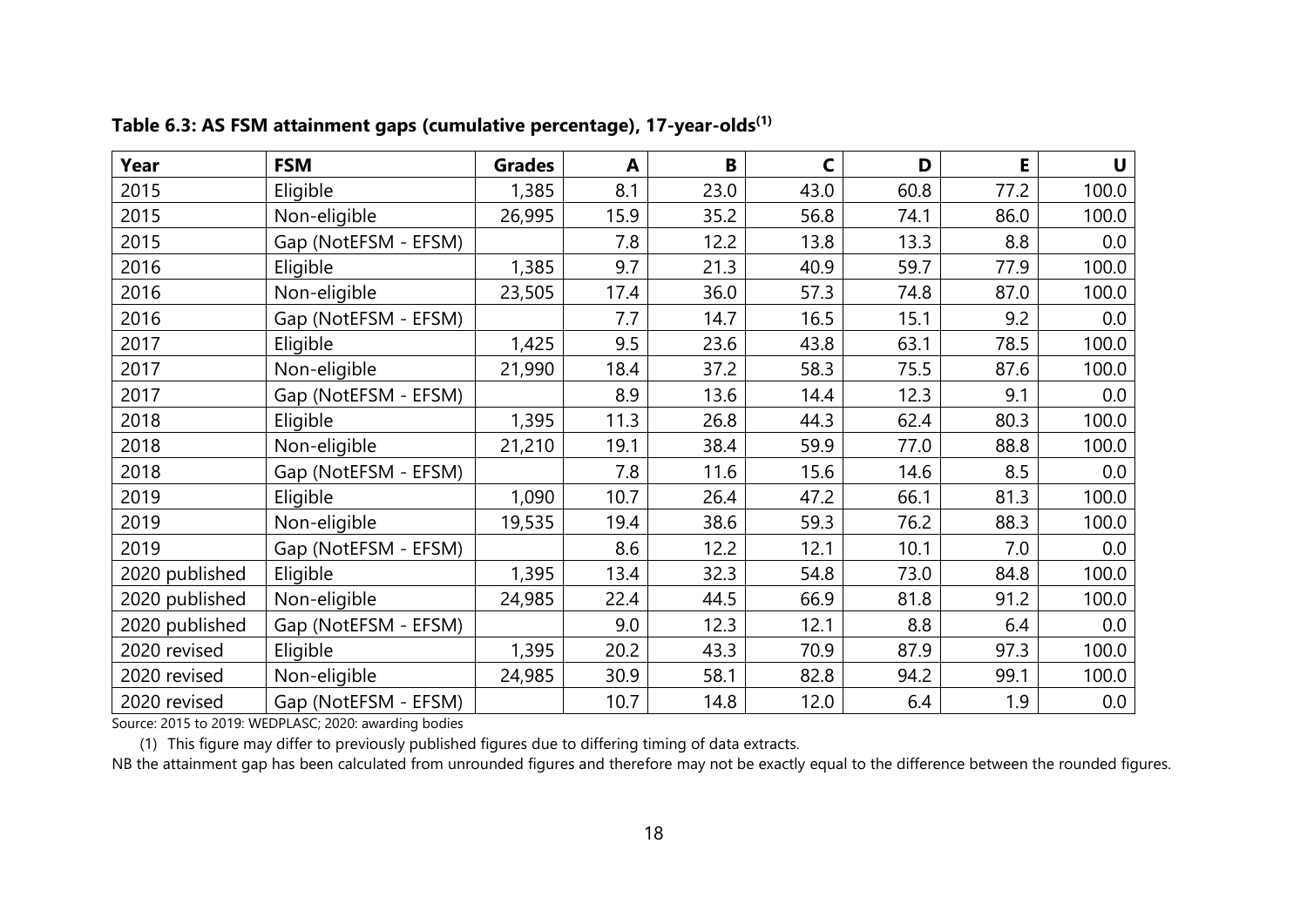#### <span id="page-18-0"></span>**Attainment gap by age**

Figure 6.4 presents cumulative attainment gaps by age over time.

At grades A, B and C, attainment gaps in 2020 (both published and revised) have shifted to show 17-year-olds achieving higher results than non-17-year-olds. In previous years results for non-17-year-olds have been higher than those for 17-yearolds.

It is important to note that many non-17-year-olds entered for AS are 18-year-olds that were resitting AS units to improve their A level grade this summer. These candidates therefore should have received an A level grade as well as an AS grade.



#### **Figure 6.4 AS attainment gap by age(1)**

(1) Includes data only for those centres present in both the 2020 awarding body data and previous WEDPLASC data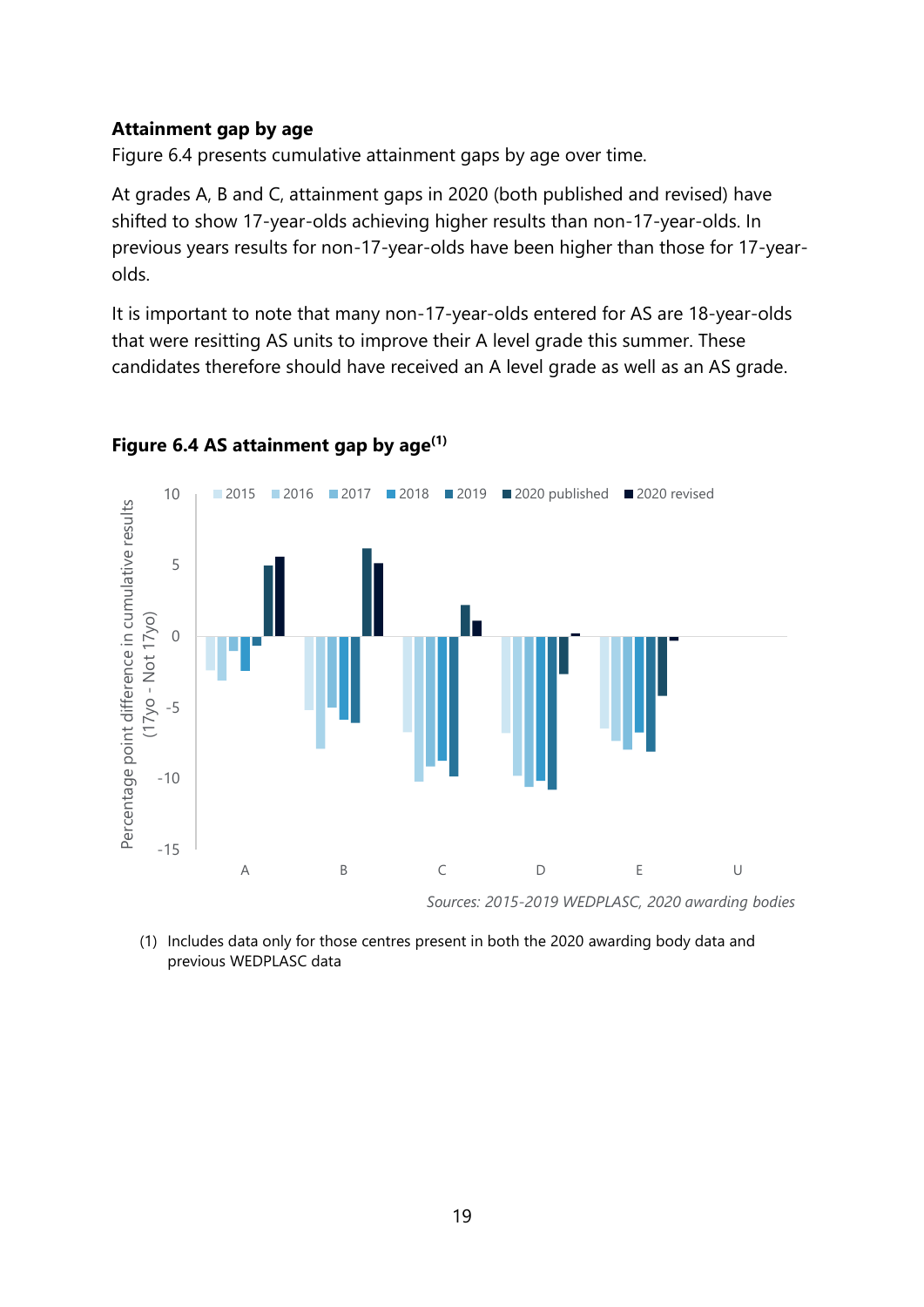| Year           | Age                  | <b>Grades</b> | A      | $\, {\bf B}$ | C       | D       | E      | U     |
|----------------|----------------------|---------------|--------|--------------|---------|---------|--------|-------|
| 2015           | 17yo                 | 29,465        | 16.4   | 35.5         | 56.9    | 74.0    | 85.9   | 100.0 |
| 2015           | Non17yo              | 7,635         | 18.8   | 40.7         | 63.7    | 80.8    | 92.4   | 100.0 |
| 2015           | Gap (17yo - Non17yo) |               | $-2.4$ | $-5.2$       | $-6.7$  | $-6.8$  | $-6.5$ | 0.0   |
| 2016           | 17yo                 | 25,475        | 17.7   | 35.9         | 57.0    | 74.3    | 86.7   | 100.0 |
| 2016           | Non17yo              | 7,450         | 20.8   | 43.8         | 67.2    | 84.1    | 94.0   | 100.0 |
| 2016           | Gap (17yo - Non17yo) |               | $-3.1$ | $-7.9$       | $-10.2$ | $-9.8$  | $-7.3$ | 0.0   |
| 2017           | 17yo                 | 23,415        | 17.9   | 36.4         | 57.4    | 74.7    | 87.0   | 100.0 |
| 2017           | Non17yo              | 6,270         | 18.9   | 41.4         | 66.5    | 85.3    | 95.0   | 100.0 |
| 2017           | Gap (17yo - Non17yo) |               | $-1.0$ | $-5.0$       | $-9.1$  | $-10.6$ | $-7.9$ | 0.0   |
| 2018           | 17yo                 | 22,605        | 18.6   | 37.7         | 58.9    | 76.1    | 88.3   | 100.0 |
| 2018           | Non17yo              | 5,490         | 21.0   | 43.5         | 67.7    | 86.3    | 95.0   | 100.0 |
| 2018           | Gap (17yo - Non17yo) |               | $-2.4$ | $-5.8$       | $-8.7$  | $-10.1$ | $-6.7$ | 0.0   |
| 2019           | 17yo                 | 20,625        | 18.9   | 38.0         | 58.6    | 75.7    | 87.9   | 100.0 |
| 2019           | Non17yo              | 5,130         | 19.6   | 44.1         | 68.4    | 86.4    | 96.0   | 100.0 |
| 2019           | Gap (17yo - Non17yo) |               | $-0.6$ | $-6.1$       | $-9.8$  | $-10.8$ | $-8.1$ | 0.0   |
| 2020 published | 17yo                 | 27,220        | 22.7   | 44.6         | 66.8    | 81.7    | 91.0   | 100.0 |
| 2020 published | Non17yo              | 5,300         | 17.7   | 38.4         | 64.5    | 84.3    | 95.2   | 100.0 |
| 2020 published | Gap (17yo - Non17yo) |               | 5.0    | 6.2          | 2.2     | $-2.6$  | $-4.2$ | 0.0   |
| 2020 revised   | 17yo                 | 27,220        | 31.0   | 57.9         | 82.5    | 94.0    | 99.1   | 100.0 |
| 2020 revised   | Non17yo              | 5,300         | 25.4   | 52.8         | 81.4    | 93.8    | 99.4   | 100.0 |
| 2020 revised   | Gap (17yo - Non17yo) |               | 5.6    | 5.2          | 1.1     | 0.2     | $-0.3$ | 0.0   |

**Table 6.4: AS cumulative percentage results by age and percentage point attainment gaps(1)**

Source: 2015 to 2019: WEDPLASC; 2020: awarding bodies

(1) This figure may differ to previously published figures due to differing timing of data extracts.

NB the attainment gap has been calculated from unrounded figures and therefore may not be exactly equal to the difference between the rounded figures.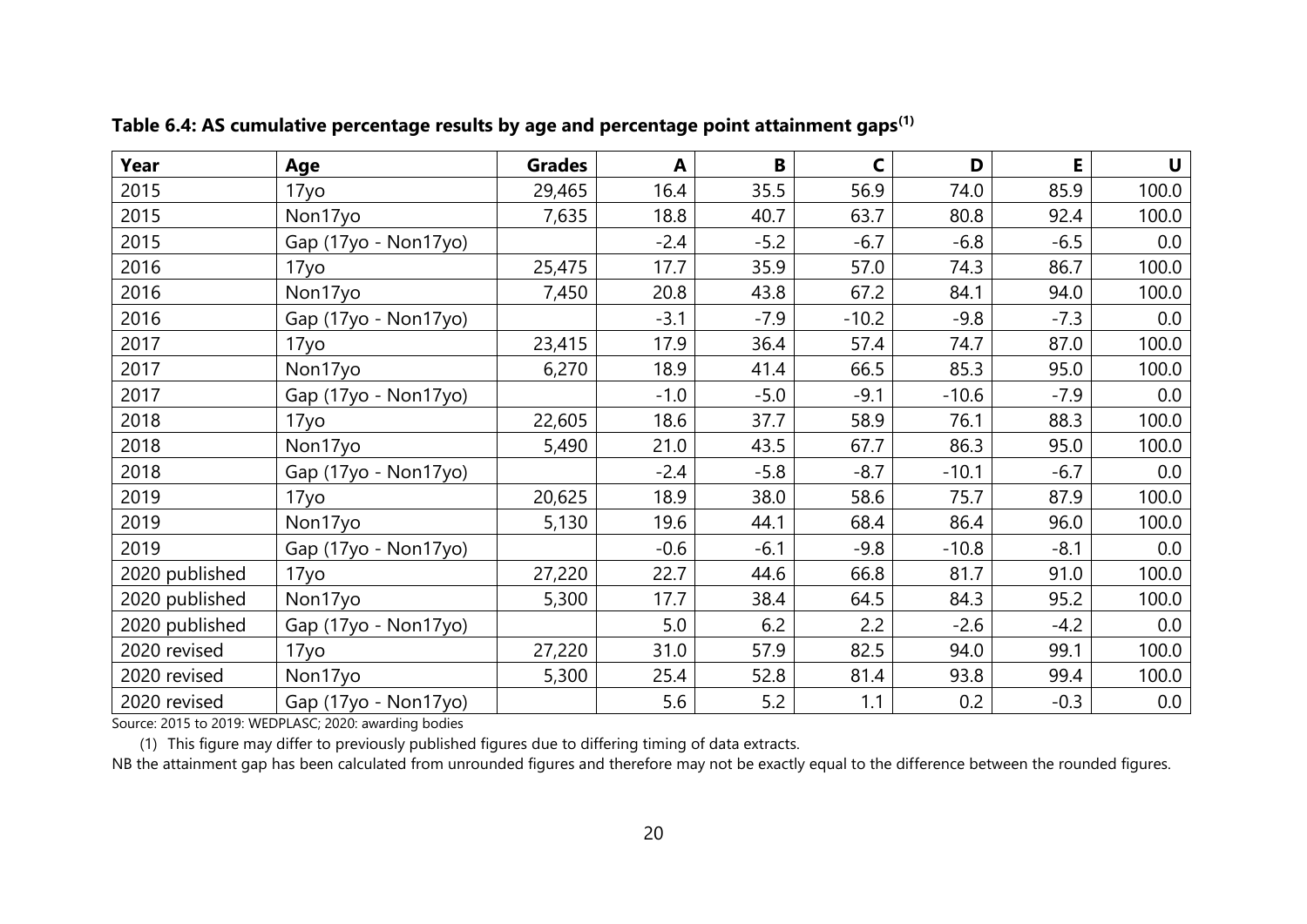# <span id="page-20-0"></span>**7. GCSE**

It is important to note that, to match the methodology in the main JCQ tables as closely as possible, the figures in this section relate to grades awarded in the summer exam series only, i.e. outcomes exclude grades achieved in the November exam series.

## <span id="page-20-1"></span>**National results**

The figures used in this subsection use data for all full course single award GCSEs and also double award science. Double award science is double counted. Short courses<sup>1</sup> are excluded. This will include both  $A^*$ -G and 9-1 GCSEs<sup>2</sup>, hence presenting cumulative results at A/7, C/4, G/1. This is done to match the methodology of the JCQ main results tables as closely as possible.

Revised GCSE results are substantially higher than results between 2015 and 2019.

Around a quarter of learners were awarded A\*- A in the revised 2020 results, whereas the figure in 2019 was 18.4%.

Just under three-quarters of learners will be awarded A\*-C in the revised results, compared to 62.8% of learners in 2019.

**Table 7.1: GCSE Results Summer 2020 (cumulative percentage) (all ages) (1)(2)**

|      | $\sqrt{2}$<br>. . | --              | c11                     |
|------|-------------------|-----------------|-------------------------|
| 2020 | ~~<br>ر.ر_        | -<br>. .<br>᠇.J | $\Omega$<br>uu 1<br>しいい |

Source: Awarding Bodies

<sup>(1)</sup> The data includes results for GCSEs graded A\*-G designed for Wales as well as GCSEs graded 9-1 designed for England.

<sup>(2)</sup> Includes full course and double award science (which is double counted) GCSE, but excluding short courses

<sup>&</sup>lt;sup>1</sup> Short course GCSEs are reported separately to full course GCSEs by JCQ.

 $2 A*$ -G GCSEs are designed and approved against criteria specific to Wales. These qualifications are only offered by WJEC. GCSEs that are graded on a 9-1 scale are designed against criteria specified elsewhere. These are taken in Wales in subjects in which there is no A\*-G GCSE or in independent schools.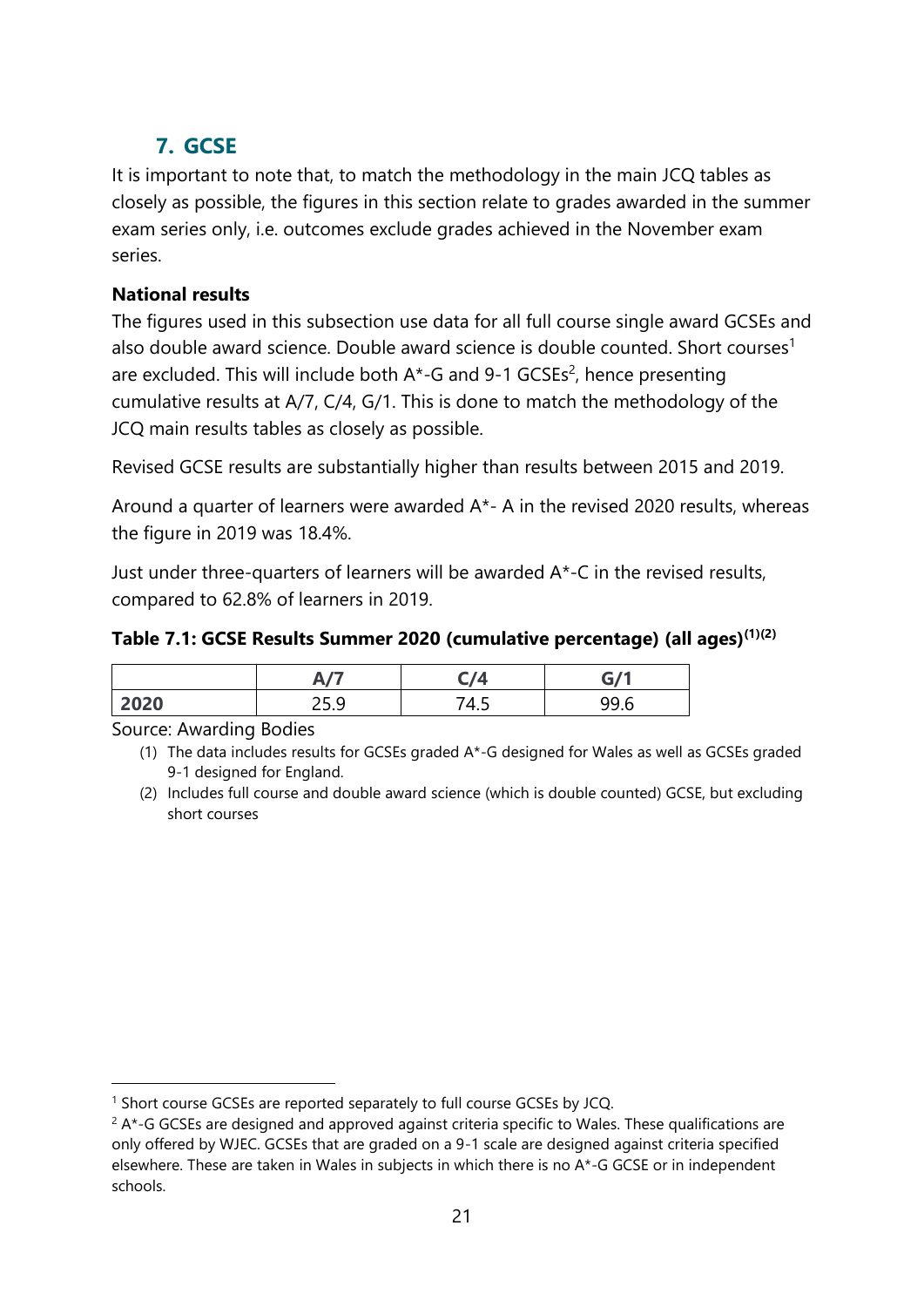|      | A/7  | C/4  | G/1  |
|------|------|------|------|
| 2019 | 18.4 | 62.8 | 97.2 |
| 2018 | 18.5 | 61.6 | 96.4 |
| 2017 | 17.9 | 62.8 | 96.9 |
| 2016 | 19.4 | 66.6 | 98.7 |
| 2015 | 19.2 | 66.6 | 98.7 |

**Table 7.2: GCSE Results Summer 2015-2019 (cumulative percentage) (all ages)(1)(2)**

Source: JCQ

(1) The data includes results for GCSEs graded A\*-G designed for Wales as well as GCSEs graded 9-1 designed for England.

(2) Includes full course and double award science (which is double counted) GCSE, but excluding short courses

**Figure 7.1 National GCSE summer cumulative A/7 results 2010-2020(1)(2)**



#### Source: 2010-2019 JCQ, 2020 Awarding Bodies

- (1) The data includes results for GCSEs graded A\*-G designed for Wales as well as GCSEs graded 9-1 designed for England.
- (2) Includes full course and double award science (which is double counted) GCSE, but excluding short courses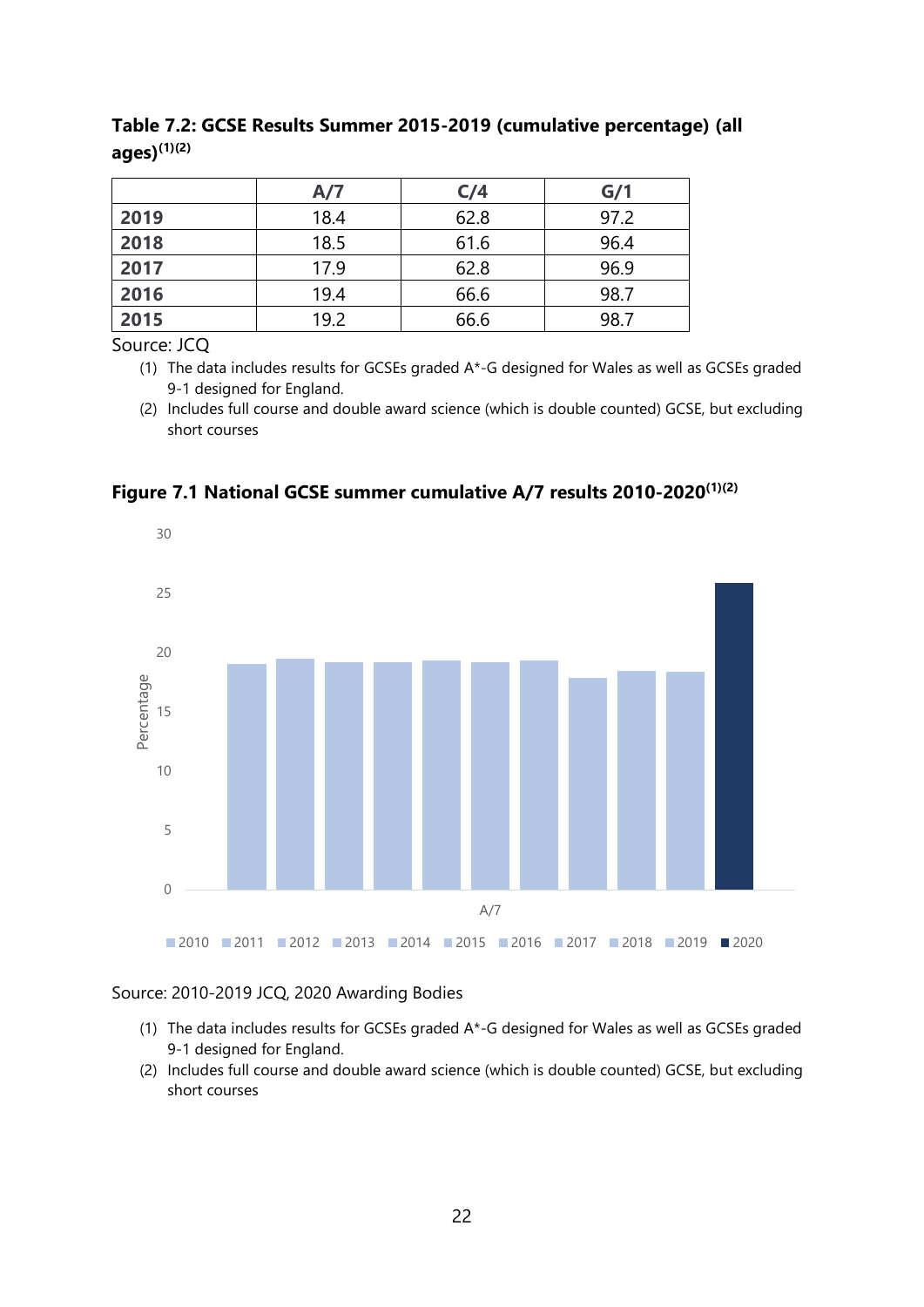

**Figure 7.2 National GCSE summer cumulative C/4 results 2010-20201)(2)**

#### Source: 2010-2019 JCQ, 2020 Awarding Bodies

- (1) The data includes results for GCSEs graded A\*-G designed for Wales as well as GCSEs graded 9-1 designed for England.
- (2) Includes full course and double award science (which is double counted) GCSE, but excluding short courses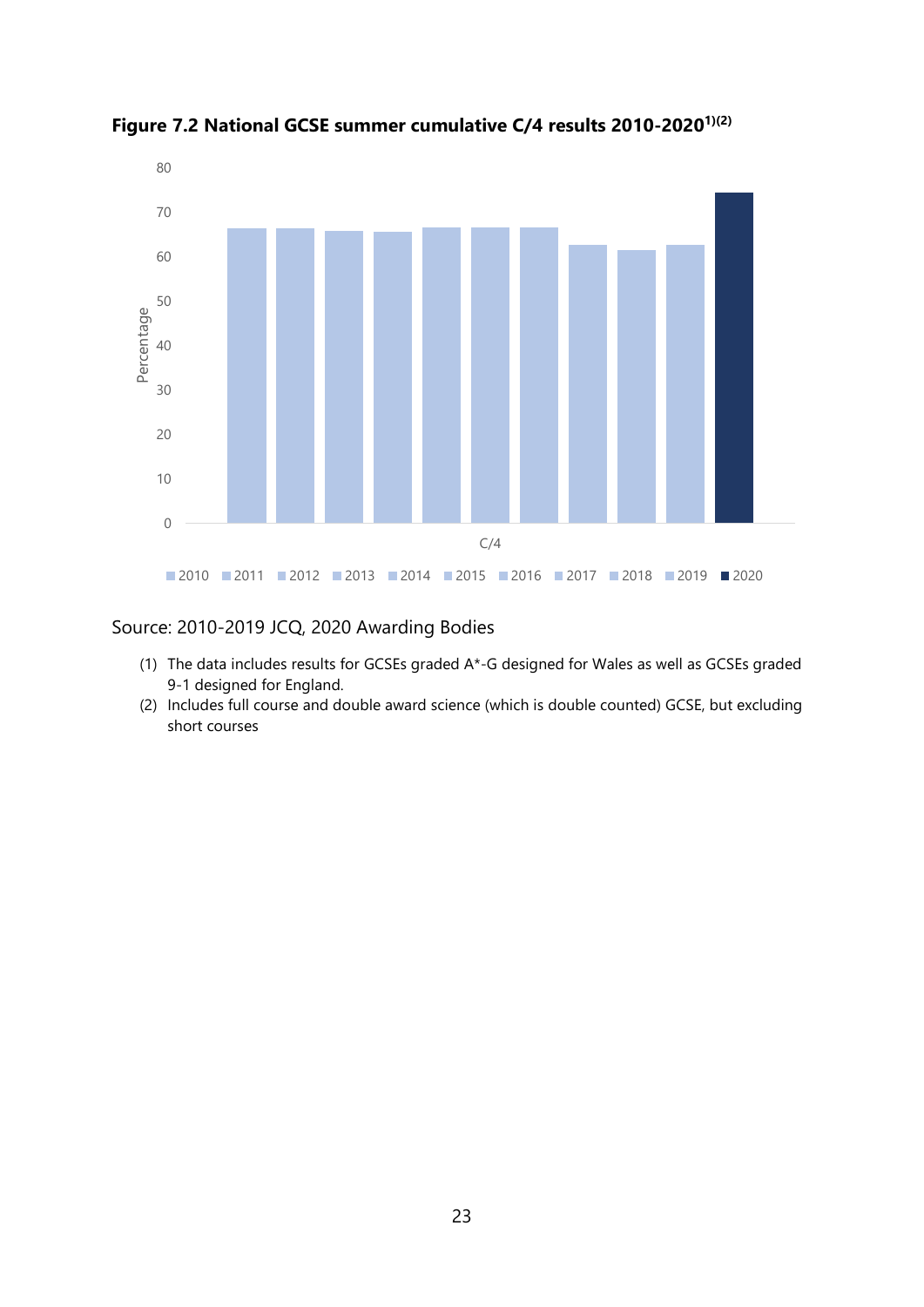

**Figure 7.3 National GCSE summer cumulative G/1 results 2010-2020(1)(2)**

Source: 2010-2019 JCQ, 2020 Awarding Bodies

- (1) The data includes results for GCSEs graded A\*-G designed for Wales as well as GCSEs graded 9-1 designed for England.
- (2) Includes full course and double award science (which is double counted) GCSE, but excluding short courses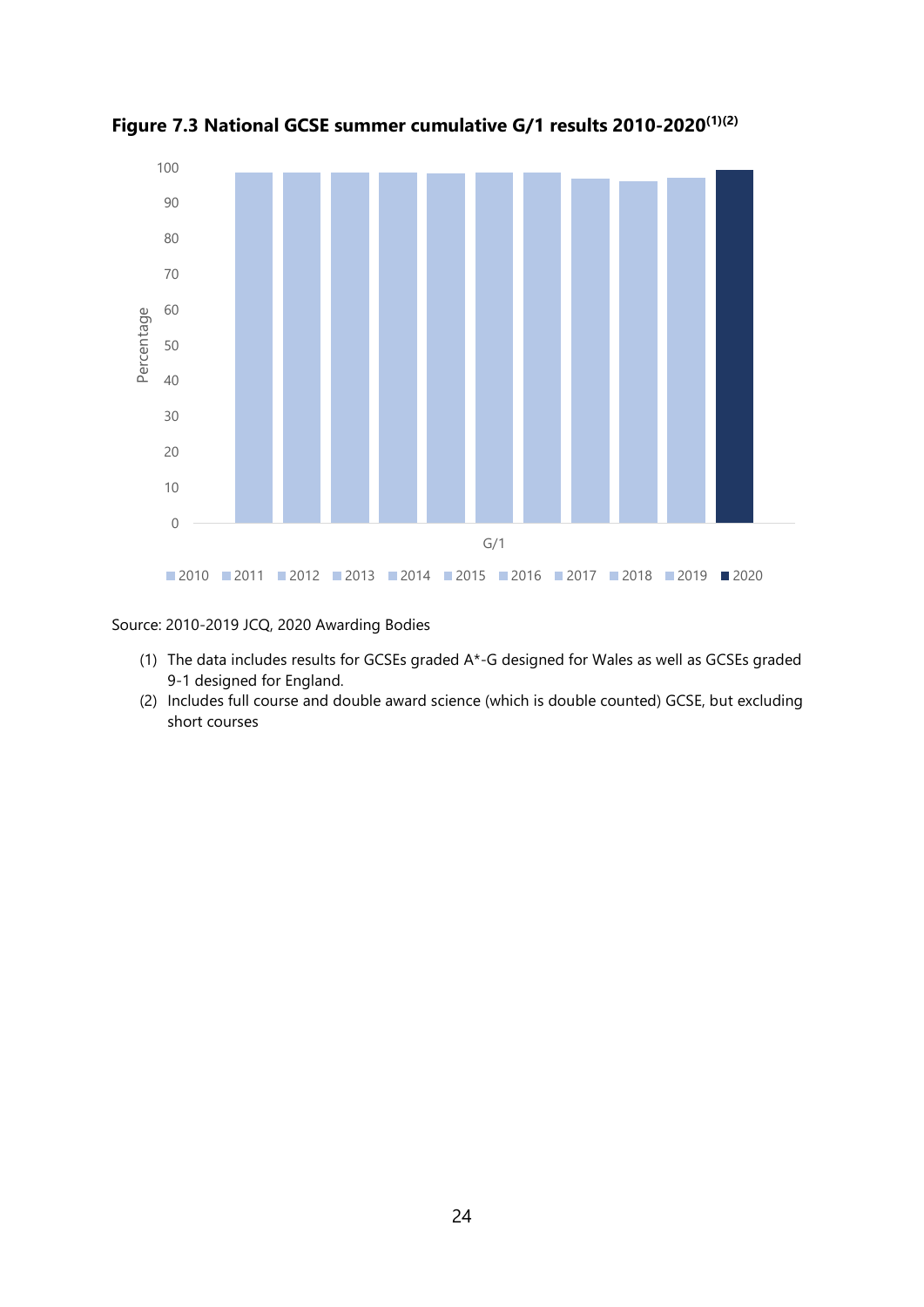The figures used in the following subsections on GCSE attainment gaps use data for all full course single award GCSEs and also double award science. Double award science is double counted to reflect the fact that two grades are awarded to learners. Short courses are excluded. This analysis includes both A\*-G and 9-1 GCSEs and reports at selected matched grade thresholds, which is why cumulative results are presented at grades A/7, C/4, G/1. This is done to match the methodology of the JCQ main results tables as closely as possible.

#### <span id="page-24-0"></span>**GCSE gender attainment gap**

Figure 7.4 presents cumulative attainment gaps by gender over time. 2020 revised results are compared to results in 2017, 2018 and 2019.

Revised 2020 results are higher for girls than boys compared to results between 2010 and 2019 at grade A/7. Whereas the gender attainment gap at G/1 is narrower than in recent years as nearly all learners of both genders are achieving G/1. The gap at C/4 is similar to recent years.





- *Sources: 2015-2019 JCQ, 2020 awarding bodies*
- (1) The data includes results for GCSEs graded A\*-G designed for Wales as well as GCSEs graded 9-1 designed for England.
- (2) Includes full course and double award science (which is double counted) GCSE, but excluding short courses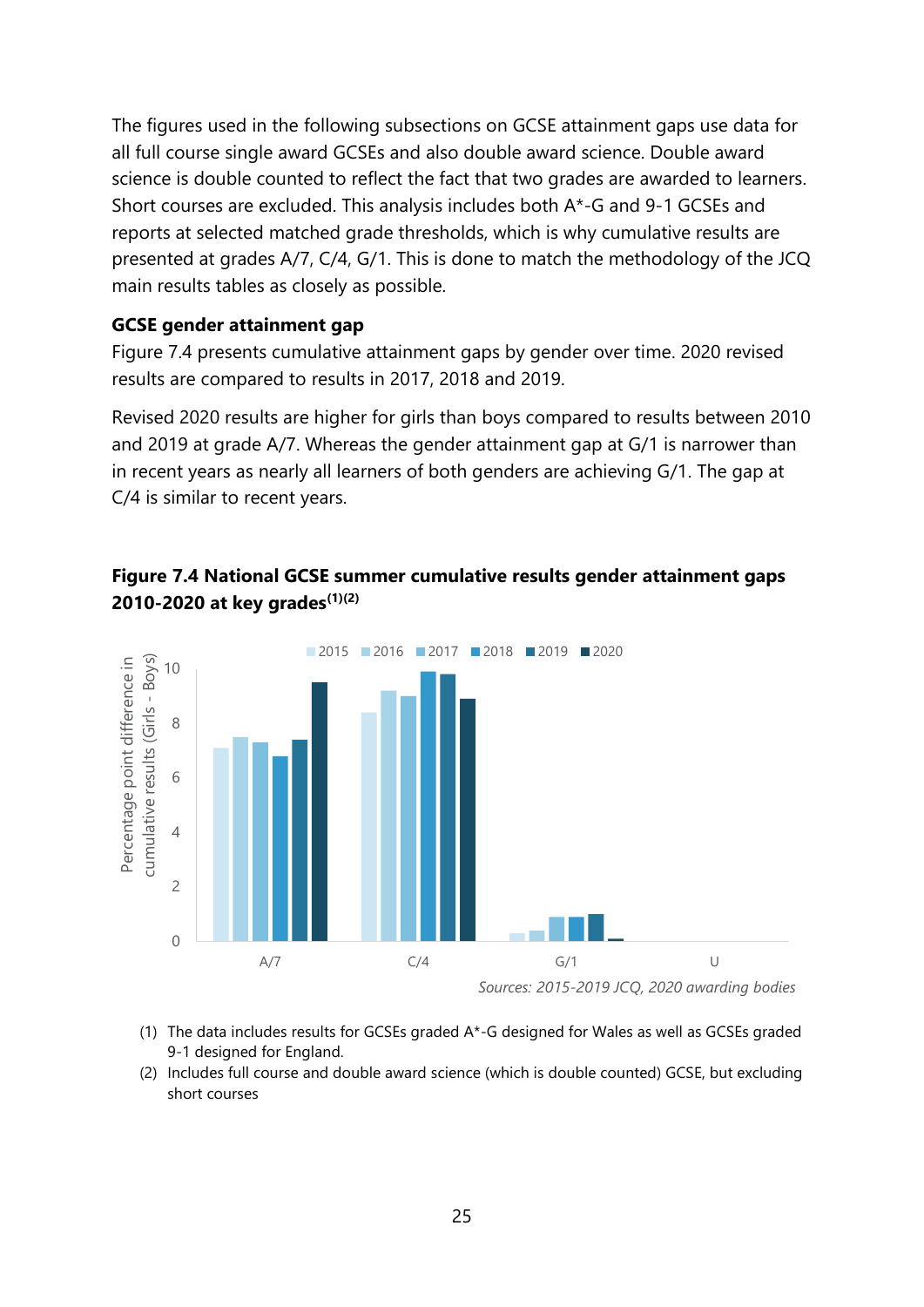|      | Girls |      |      |       | <b>Boys</b> |      |      | Gap (Girls – Boys) |     |     |     |     |
|------|-------|------|------|-------|-------------|------|------|--------------------|-----|-----|-----|-----|
|      | A/7   | C/4  | G/1  | U     | A/7         | C/4  | G/1  | U                  | A/7 | C/4 | G/1 | U   |
| 2010 | 22.0  | 70.0 | 98.9 | 100.0 | 16.2        | 62.6 | 98.6 | 100.0              | 5.8 | 7.4 | 0.3 | 0.0 |
| 2011 | 22.5  | 70.3 | 98.9 | 100.0 | 16.3        | 62.5 | 98.6 | 100.0              | 6.2 | 7.8 | 0.3 | 0.0 |
| 2012 | 22.1  | 69.8 | 99.0 | 100.0 | 16.3        | 61.8 | 98.6 | 100.0              | 5.8 | 8.0 | 0.4 | 0.0 |
| 2013 | 22.8  | 70.1 | 98.9 | 100.0 | 15.4        | 61.1 | 98.5 | 100.0              | 7.4 | 9.0 | 0.4 | 0.0 |
| 2014 | 23.1  | 71.0 | 98.8 | 100.0 | 15.5        | 61.9 | 98.3 | 100.0              | 7.6 | 9.1 | 0.5 | 0.0 |
| 2015 | 22.6  | 70.7 | 98.8 | 100.0 | 15.5        | 62.3 | 98.5 | 100.0              | 7.1 | 8.4 | 0.3 | 0.0 |
| 2016 | 23.0  | 71.0 | 98.9 | 100.0 | 15.5        | 61.8 | 98.5 | 100.0              | 7.5 | 9.2 | 0.4 | 0.0 |
| 2017 | 21.5  | 67.3 | 97.3 | 100.0 | 14.2        | 58.3 | 96.4 | 100.0              | 7.3 | 9.0 | 0.9 | 0.0 |
| 2018 | 21.9  | 66.5 | 96.8 | 100.0 | 15.1        | 56.6 | 95.9 | 100.0              | 6.8 | 9.9 | 0.9 | 0.0 |
| 2019 | 22.0  | 67.6 | 97.7 | 100.0 | 14.6        | 57.8 | 96.7 | 100.0              | 7.4 | 9.8 | 1.0 | 0.0 |
| 2020 | 30.6  | 78.9 | 99.6 | 100.0 | 21.1        | 70.0 | 99.5 | 100.0              | 9.5 | 8.9 | 0.1 | 0.0 |

**Table 7.3 National GCSE summer cumulative results by gender 2010-2020 at key grades (percentage) and percentage point attainment gaps(1)(2)**

Source: 2010-2019 JCQ, 2020 Awarding Bodies

(1) The data includes results for GCSEs graded A\*-G designed for Wales as well as GCSEs graded 9-1 designed for England.

(2) Includes full course and double award science (which is double counted) GCSE, but excluding short courses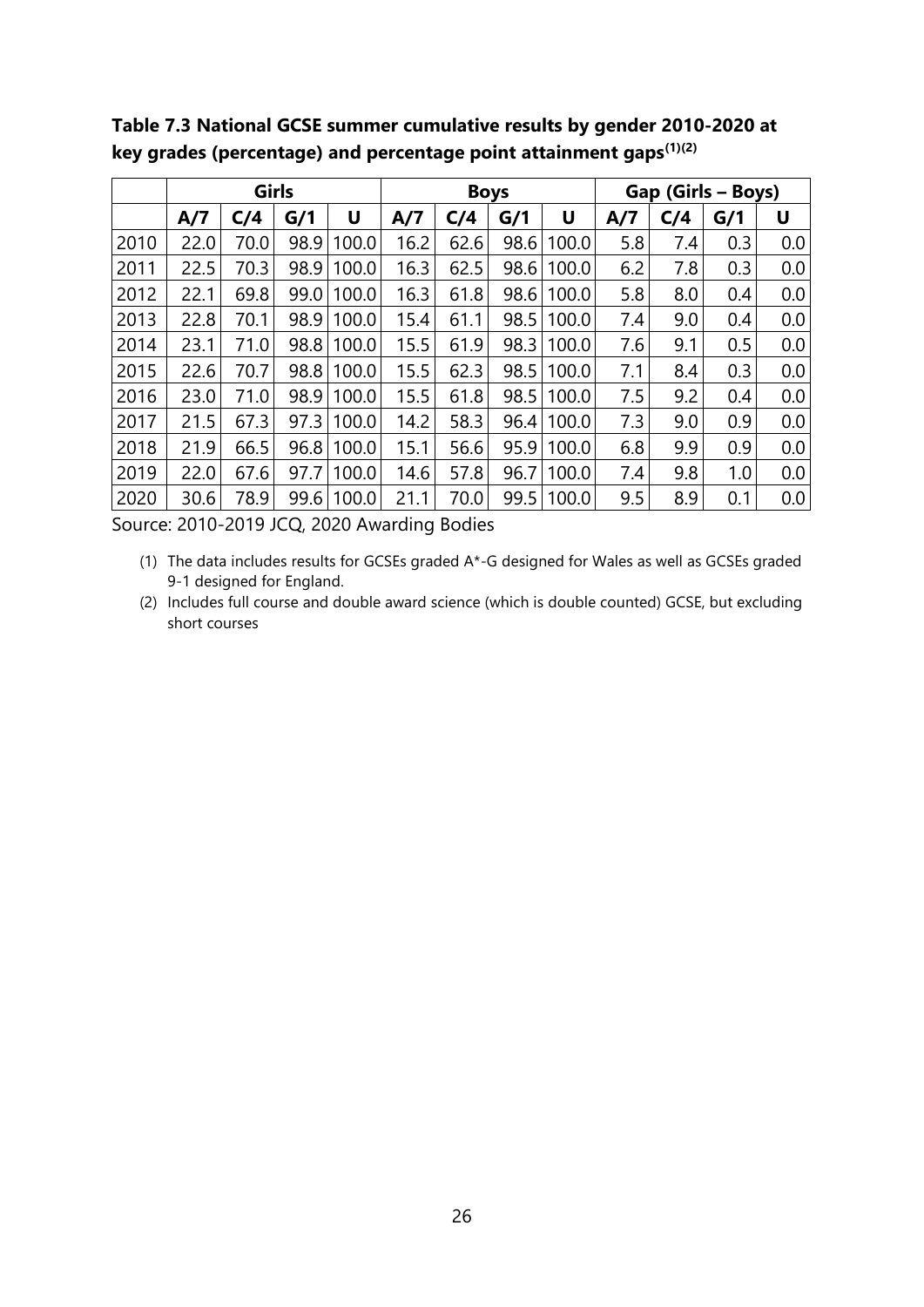### <span id="page-26-0"></span>**GCSE attainment gaps by eligibility for free school meals (16yo)**

As data for free school meal eligibility is only available in 2020 for WJEC learners the data for 2020 relates only to WJEC qualifications. To ensure a valid comparison the analysis is done using only data for centres which are present in both the 2020 WJEC data and the 2016/17-2018/19 WEDPLASC data.

Attainment gaps by free school meal eligibility at cumulative grade A/7 are wider in the revised GCSE results compared to attainment gaps in results in recent years. The gap is narrower at cumulative C/4 and G/1.

Due to the overall increase in national results, those eligible for free school meals and those not eligible have higher revised results in 2020 than in 2019. However, increases in A/7 grades are larger in the revised results for those who are not eligible for free school meals, which increases the attainment gap at that grade threshold.





- (1) The data includes results for GCSEs graded A\*-G designed for Wales as well as GCSEs graded 9-1 designed for England.
- (2) Includes full course and double award science (which is double counted) GCSE, but excluding short courses.
- (3) Includes data only for those centres present in the 2020 WJEC data and previous WEDPLASC data.
- (4) 7,880 observations missing EFSM data in 2020.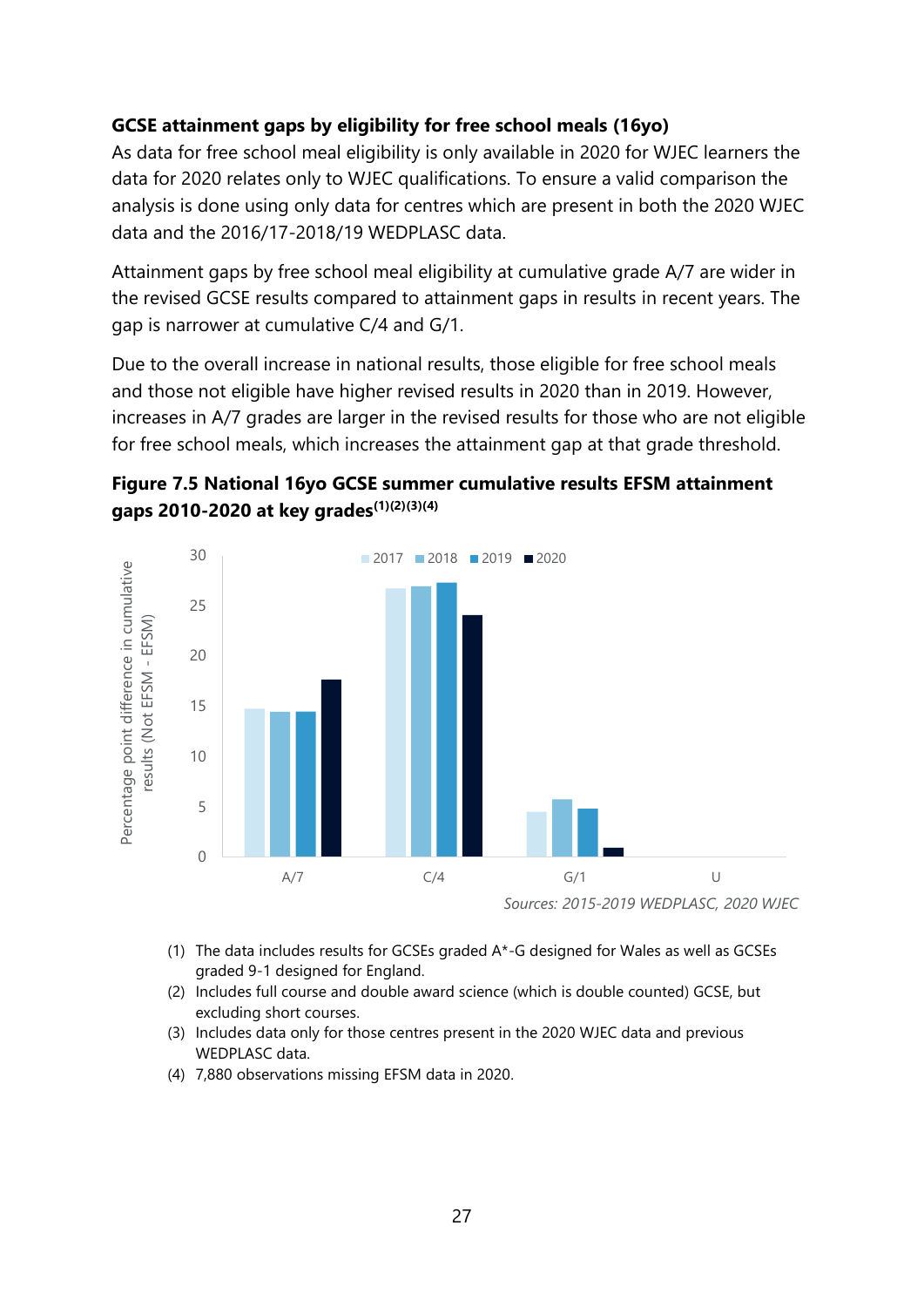**Table 7.4 National 16yo GCSE summer cumulative results EFSM attainment gaps 2010-2020 at key grades(1)(2)(3)(4)**

| Year | <b>EFSM</b>        | A/7  | C/4  | G/1  | U     |
|------|--------------------|------|------|------|-------|
| 2017 | <b>EFSM</b>        | 7.2  | 44.1 | 93.5 | 100.0 |
| 2017 | <b>NotEFSM</b>     | 22.0 | 70.8 | 98.1 | 100.0 |
| 2017 | Gap (NotEFSM-EFSM) | 14.8 | 26.7 | 4.5  | 0.0   |
| 2018 | <b>EFSM</b>        | 6.9  | 41.5 | 91.8 | 100.0 |
| 2018 | <b>NotEFSM</b>     | 21.3 | 68.5 | 97.5 | 100.0 |
| 2018 | Gap (NotEFSM-EFSM) | 14.4 | 26.9 | 5.7  | 0.0   |
| 2019 | <b>EFSM</b>        | 6.6  | 41.6 | 93.3 | 100.0 |
| 2019 | <b>NotEFSM</b>     | 21.1 | 68.9 | 98.1 | 100.0 |
| 2019 | Gap (NotEFSM-EFSM) | 14.5 | 27.3 | 4.8  | 0.0   |
| 2020 | <b>EFSM</b>        | 11.0 | 54.9 | 98.9 | 100.0 |
| 2020 | <b>NotEFSM</b>     | 28.7 | 79.0 | 99.8 | 100.0 |
| 2020 | Gap (NotEFSM-EFSM) | 17.7 | 24.1 | 0.9  | 0.0   |

Source: 2017-2019 WEDPLASC, 2020 WJEC

- (1) The data includes results for GCSEs graded A\*-G designed for Wales as well as GCSEs graded 9-1 designed for England.
- (2) Includes full course and double award science (which is double counted) GCSE, but excluding short courses
- (3) Includes data only for those centres present in the 2020 WJEC data and previous WEDPLASC data
- (4) 7,880 observations missing EFSM data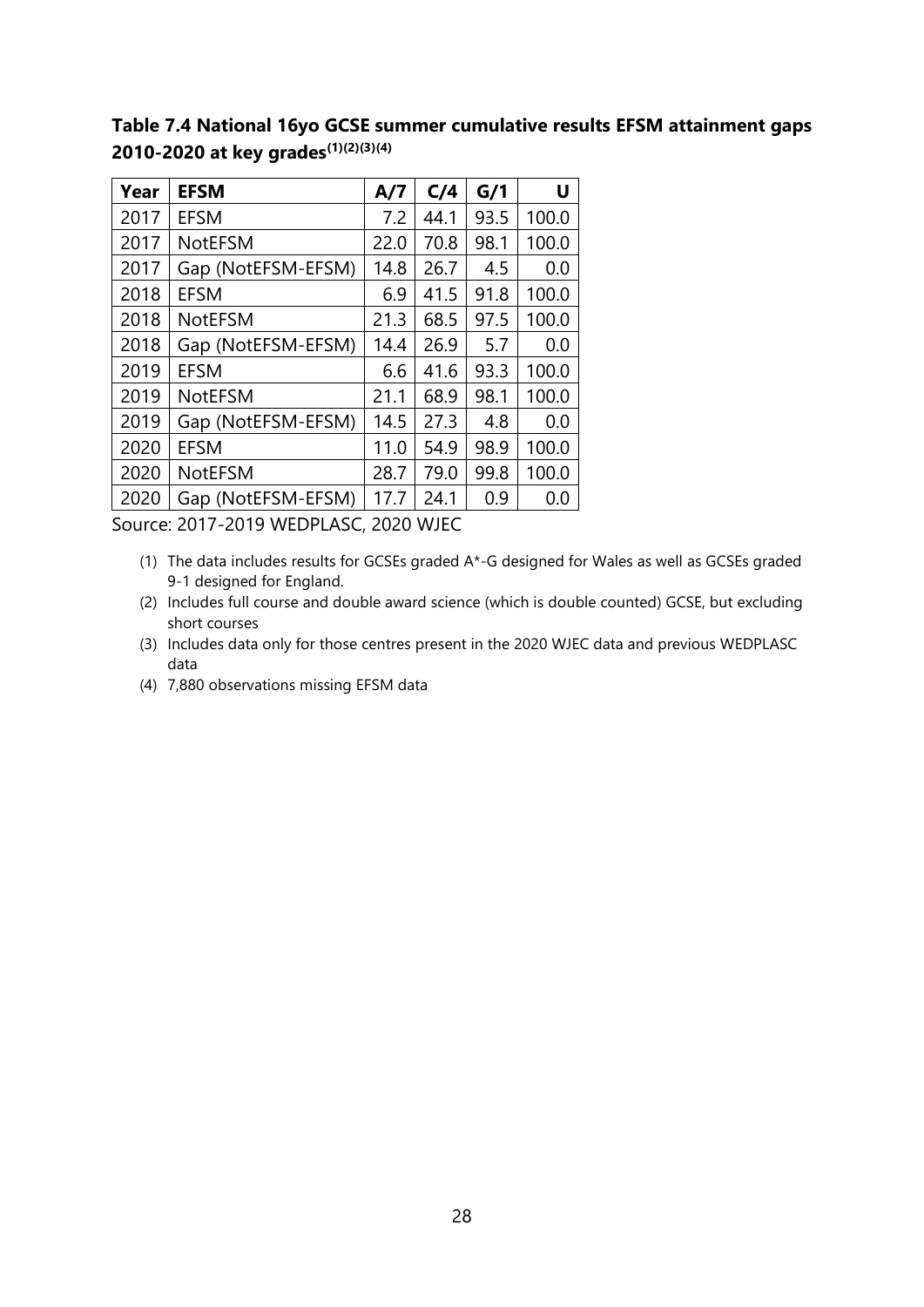#### <span id="page-28-0"></span>**GCSE attainment gaps by age**

Figure 7.6 presents cumulative attainment gaps by age over time. 2020 revised results are compared to results in 2017, 2018 and 2019.

The attainment gap between 16yo and non-16yo is similar in 2020 compared to 2019 at grade A/7 and C/4. The age attainment gap at G/1 is narrower than in recent years.

# 20 ■ 2017 ■ 2018 ■ 2019 ■ 2020 cumulative results (16yo - Not 16yo) cumulative results (16yo - Not 16yo) Percentage point difference in Percentage point difference in 15 10 5 0 -5 A/7 C/4 G/1 U *Sources: 2015-2019 WEDPLASC, 2020 awarding bodies*

## **Figure 7.6 National GCSE summer cumulative results age attainment gaps 2010- 2020 at key grades(1)(2)**

- (1) The data includes results for GCSEs graded A\*-G designed for Wales as well as GCSEs graded 9-1 designed for England.
- (2) Includes full course and double award science (which is double counted) GCSE, but excluding short courses
- (3) Includes data only for those centres present in the 2020 awarding body data and previous WEDPLASC data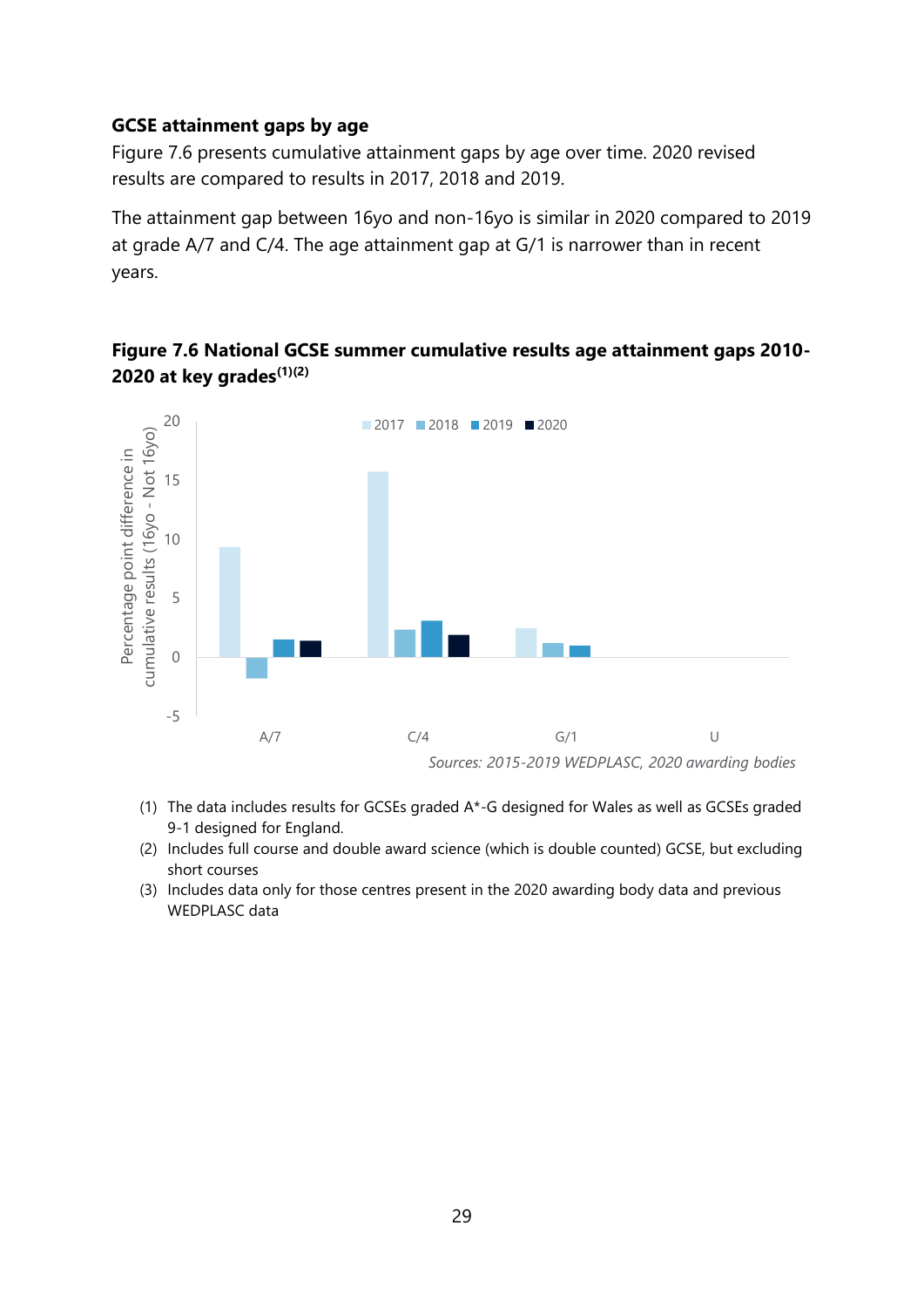**Table 7.5 National GCSE summer cumulative results age attainment gaps 2010- 2020 at key grades(1)(2)(3)**

| Year | Age                | A/7    | C/4  | G/1  | U     |
|------|--------------------|--------|------|------|-------|
| 2017 | 16yo               | 19.9   | 67.1 | 97.4 | 100.0 |
| 2017 | Not16yo            | 10.5   | 51.3 | 94.9 | 100.0 |
| 2017 | Gap (16yo-Not16yo) | 9.3    | 15.7 | 2.5  | 0.0   |
| 2018 | 16yo               | 19.1   | 64.4 | 96.6 | 100.0 |
| 2018 | Not16yo            | 20.9   | 62.0 | 95.4 | 100.0 |
| 2018 | Gap (16yo-Not16yo) | $-1.8$ | 2.3  | 1.2  | 0.0   |
| 2019 | 16yo               | 19.2   | 65.2 | 97.4 | 100.0 |
| 2019 | Not16yo            | 17.6   | 62.1 | 96.4 | 100.0 |
| 2019 | Gap (16yo-Not16yo) | 1.5    | 3.1  | 1.0  | 0.0   |
| 2020 | 16yo               | 26.2   | 75.5 | 99.6 | 100.0 |
| 2020 | Not16yo            | 24.8   | 73.6 | 99.6 | 100.0 |
| 2020 | Gap (16yo-Not16yo) | 1.4    | 1.9  | 0.0  | 0.0   |

Source: 2017 - 2019 WEDPLASC, 2020 WJEC

- (1) The data includes results for GCSEs graded A\*-G designed for Wales as well as GCSEs graded 9-1 designed for England.
- (2) Includes full course and double award science (which is double counted) GCSE, but excluding short courses
- (3) Includes data only for those centres present in the 2020 awarding body data and previous WEDPLASC data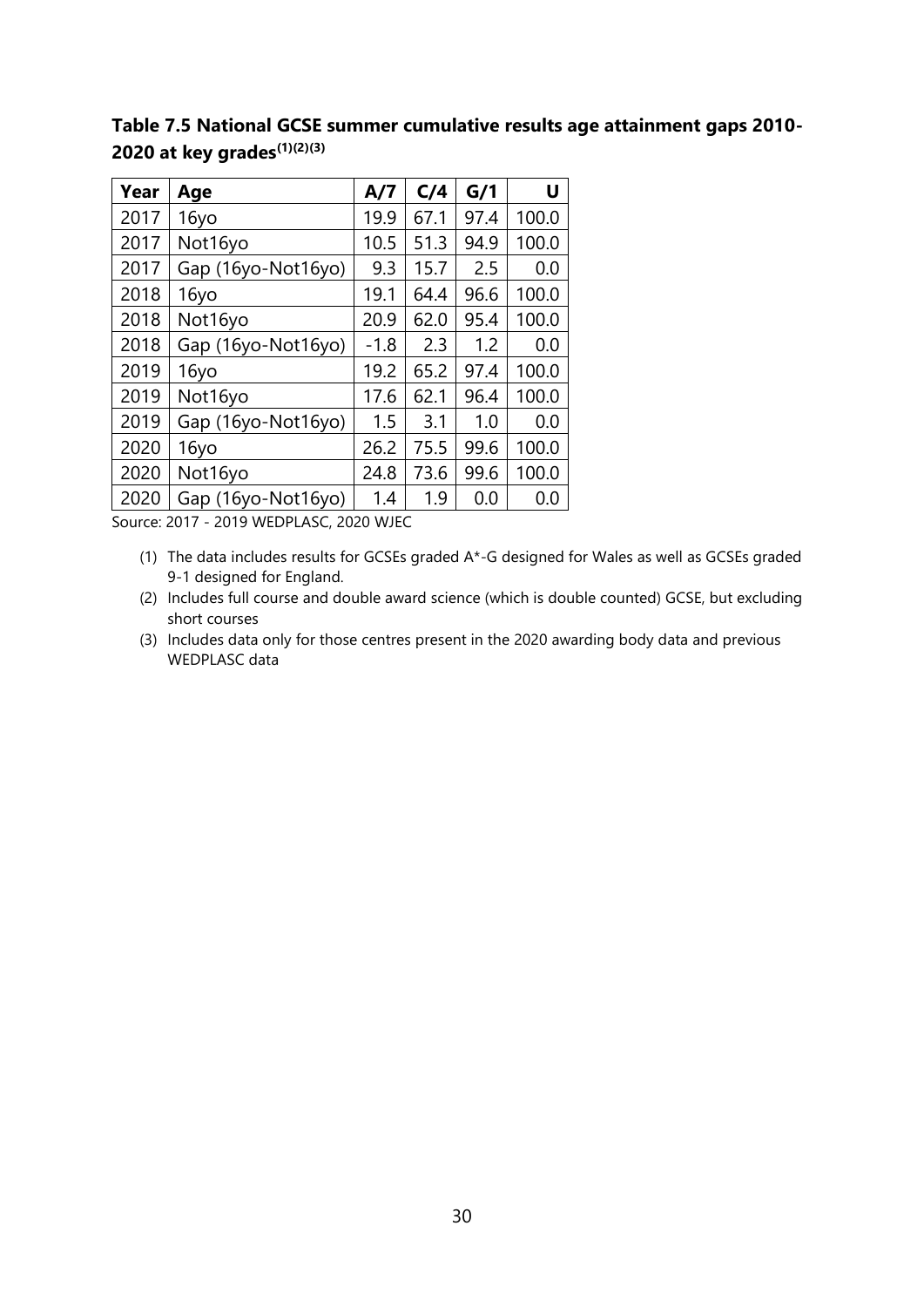# **8. Advanced Skills Challenge Certificate**

<span id="page-30-0"></span>The Advanced Skills Challenge Certificate is equivalent in size and demand to an A level. It uses the same grading scale and carries the same UCAS tariff points.

#### <span id="page-30-1"></span>**National results**

Table 8.1 shows that the revised Advanced Skills Challenge Certificate grades are higher than those published on Thursday 13 August 2020, and also substantially higher than results between 2017 and 2019.

### **Table 8.1 Advanced Skills Challenge Certificate Revised Provisional Results 2017 - 2020 (cumulative percentage) (1)**

|                        |       |           |          | <b>Number of</b> |
|------------------------|-------|-----------|----------|------------------|
|                        | $A^*$ | $A^* - A$ | $A^*$ -E | grades           |
| 2020 (revised) $(2)$   | 8.5   | 28.7      | 99.3     | 11,845           |
| 2020 (published) $(2)$ | 6.5   | 22.7      | 98.0     | 11,795           |
| 2019                   | 4.6   | 21.7      | 97.8     | 11,880           |
| 2018                   | 3.9   | 21.5      | 97.7     | 12,015           |
| 2017                   | 1.5   | 14.6      | 94.0     | 11,120           |

Source: WJEC

- (1) The provisional figures for 2017 2019 are used to provide a valid comparison to the 2020 figures which are provisional
- (2) Published are the calculated results released on 13 August. Revised are results published by WJEC on 20 August 2020.

#### **Figure 8.1 Advanced Skills Challenge Certificate summer A\* results 2017-2020**



Source: WJEC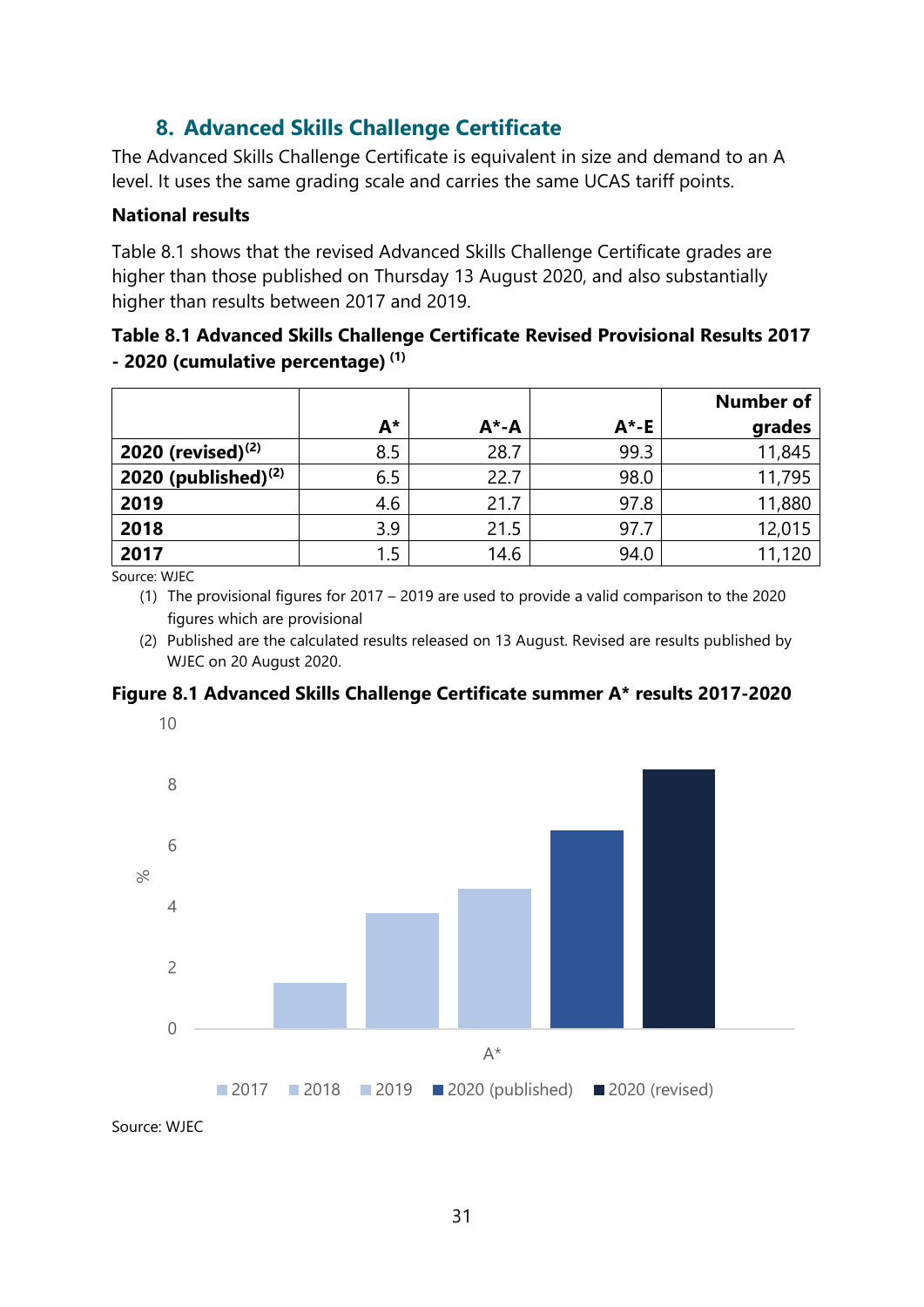

**Figure 8.2 Advanced Skills Challenge Certificate summer A\*-A results 2017-2020**



**Figure 8.3 Advanced Skills Challenge Certificate summer A\*-E results 2017-2020**

Source: WJEC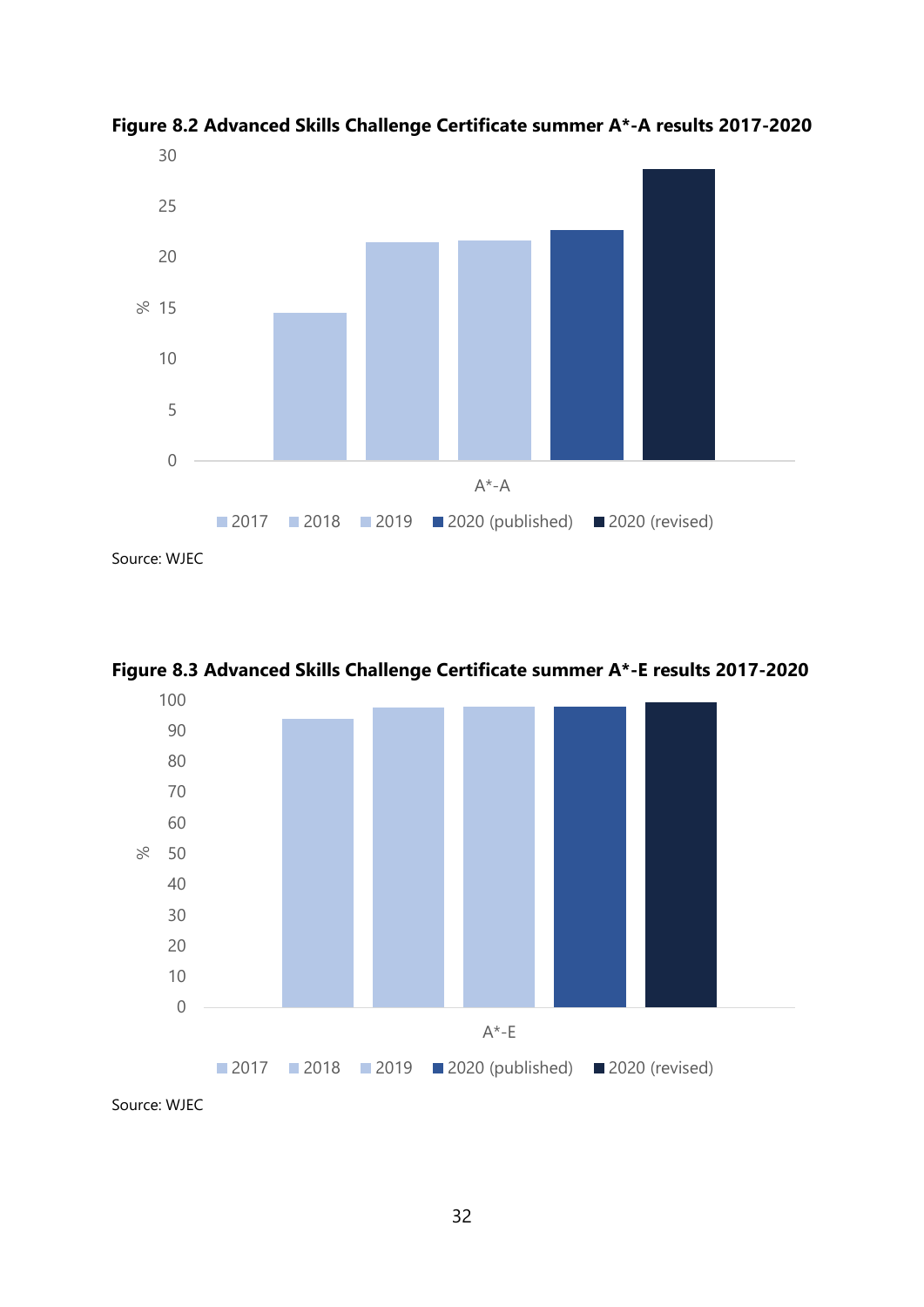#### **Advanced Skills Challenge Certificate by gender**

The gender gaps have widened at  $A^*$  and  $A^*$ -A, the gender attainment gap at  $A^*$ -E is narrower than it was previously.





Source: WJEC

(1) The 2020 figures are provisional figures. All other figures are final results as these are the only results by gender available.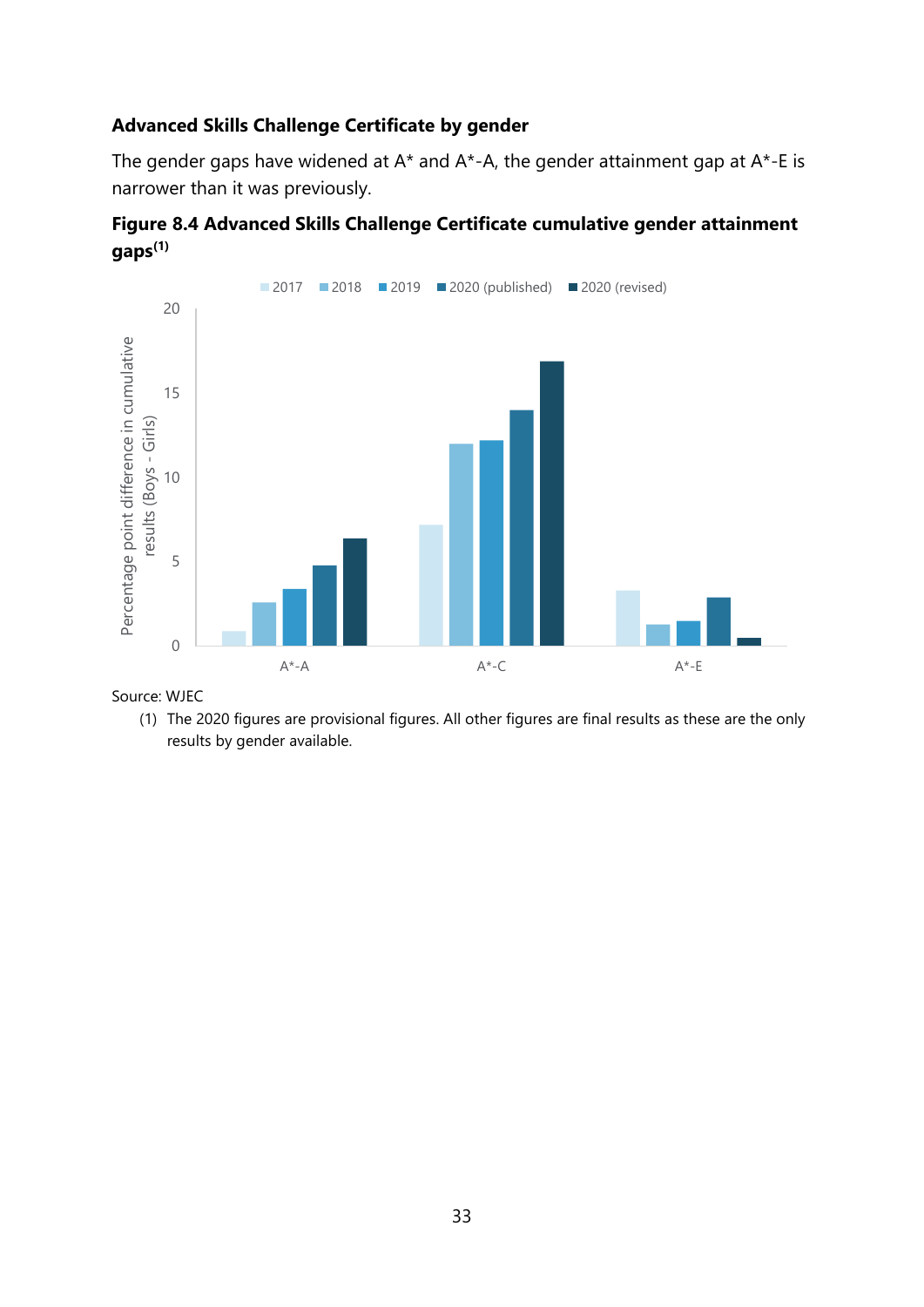| Year                          | Gender             | $A^*$ | $A^* - A$ | $A^*$ -E |
|-------------------------------|--------------------|-------|-----------|----------|
| 2017                          | Girls              |       | 18.8      | 95.5     |
| 2017                          | <b>Boys</b>        | 1.1   | 11.6      | 92.2     |
| 2017                          | Gap (Girls - Boys) | 0.9   | 7.2       | 3.3      |
| 2018                          | Girls              | 5.0   | 26.8      | 98.3     |
| 2018                          | <b>Boys</b>        | 2.4   | 14.8      | 97.0     |
| 2018                          | Gap (Girls - Boys) | 2.6   | 12.0      | 1.3      |
| 2019                          | Girls              | 6.1   | 27.0      | 98.5     |
| 2019                          | <b>Boys</b>        | 2.7   | 14.8      | 97.0     |
| 2019                          | Gap (Girls - Boys) | 3.4   | 12.2      | 1.5      |
| 2020 (published) $(2)$        | Girls              | 8.6   | 28.9      | 93.9     |
| 2020 (published) $(2)$        | <b>Boys</b>        | 3.8   | 14.9      | 96.8     |
| 2020 (published) $(2)$        | Gap (Girls - Boys) | 4.8   | 14.0      | 2.9      |
| 2020 (revised) <sup>(2)</sup> | Girls              | 11.3  | 36.1      | 99.5     |
| 2020 (revised) $(2)$          | <b>Boys</b>        | 4.9   | 19.2      | 99.0     |
| 2020 (revised) <sup>(2)</sup> | Gap (Girls - Boys) | 6.4   | 16.9      | 0.5      |

**Table 8.2 Advanced Skills Challenge Certificate Results gender attainment gaps – 2019 (cumulative percentage)(1)**

Source: WJEC

- (1) The 2020 figures are provisional figures. All other figures are final results as these are the only results by gender available.
- (2) Published are the calculated results released on 13 August. Revised are results published by WJEC on 20 August 2020.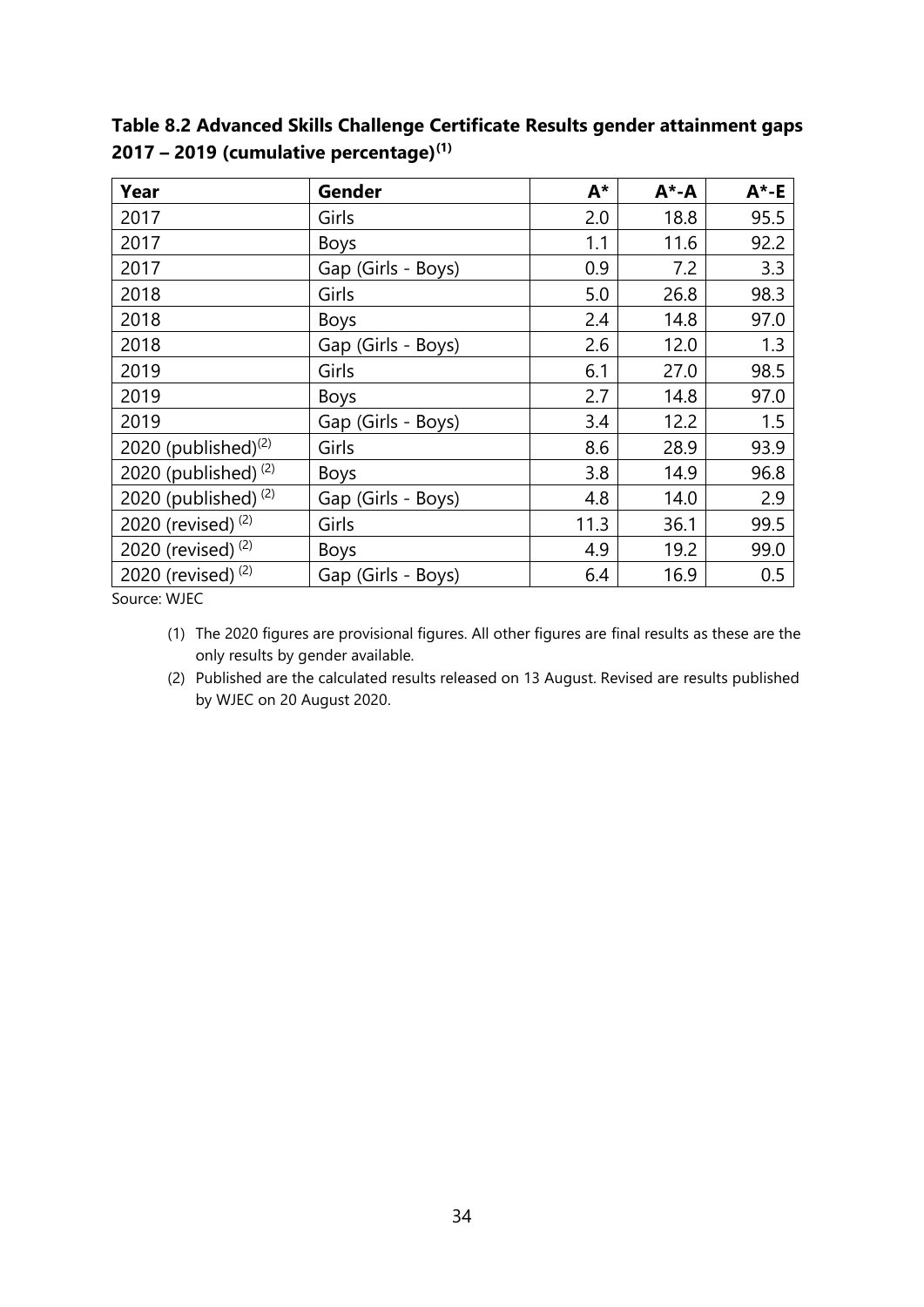# **9. Key Stage 4 Skills Challenge Certificate**

<span id="page-34-0"></span>The Key Stage 4 Skills Challenge Certificate is a level 1 / 2 qualification taken alongside GCSEs in schools.

#### <span id="page-34-1"></span>**National results**

Tables 9.1 and 9.2 show that the revised calculated Key Stage 4 Skills Challenge Certificate grades are higher than results between 2017 and 2019.

### **Table 9.1 Key Stage 4 Skills Challenge Certificate Revised Provisional Results 2020 (cumulative percentage)**

|             |  |  |      |  | $A^*$   $A^*$ -A   $A^*$ -C   $A^*$ -Pass   Numbers Sat |  |
|-------------|--|--|------|--|---------------------------------------------------------|--|
| 2020 57 199 |  |  | 89 1 |  |                                                         |  |
|             |  |  |      |  |                                                         |  |

Source: WJEC

## **Table 9.2 Key Stage 4 Skills Challenge Certificate Provisional Results 2017 – 2019 (cumulative percentage)(1)**

|              | А*  |      |      |      | $A^*$ -A   A <sup>*</sup> -C   A <sup>*</sup> -Pass   Numbers Sat |
|--------------|-----|------|------|------|-------------------------------------------------------------------|
| 2019         | 2.7 | 14.0 | 83.9 | 98.5 | 27,345                                                            |
| $2018$   2.0 |     | 10.7 | 82.8 | 98.0 | 26,935                                                            |
| 2017         |     | 7.0  | 67.5 | 92 7 | 21,755                                                            |

Source: WJEC

(1) The provisional figures are used to provide a valid comparison to the 2020 figures which are provisional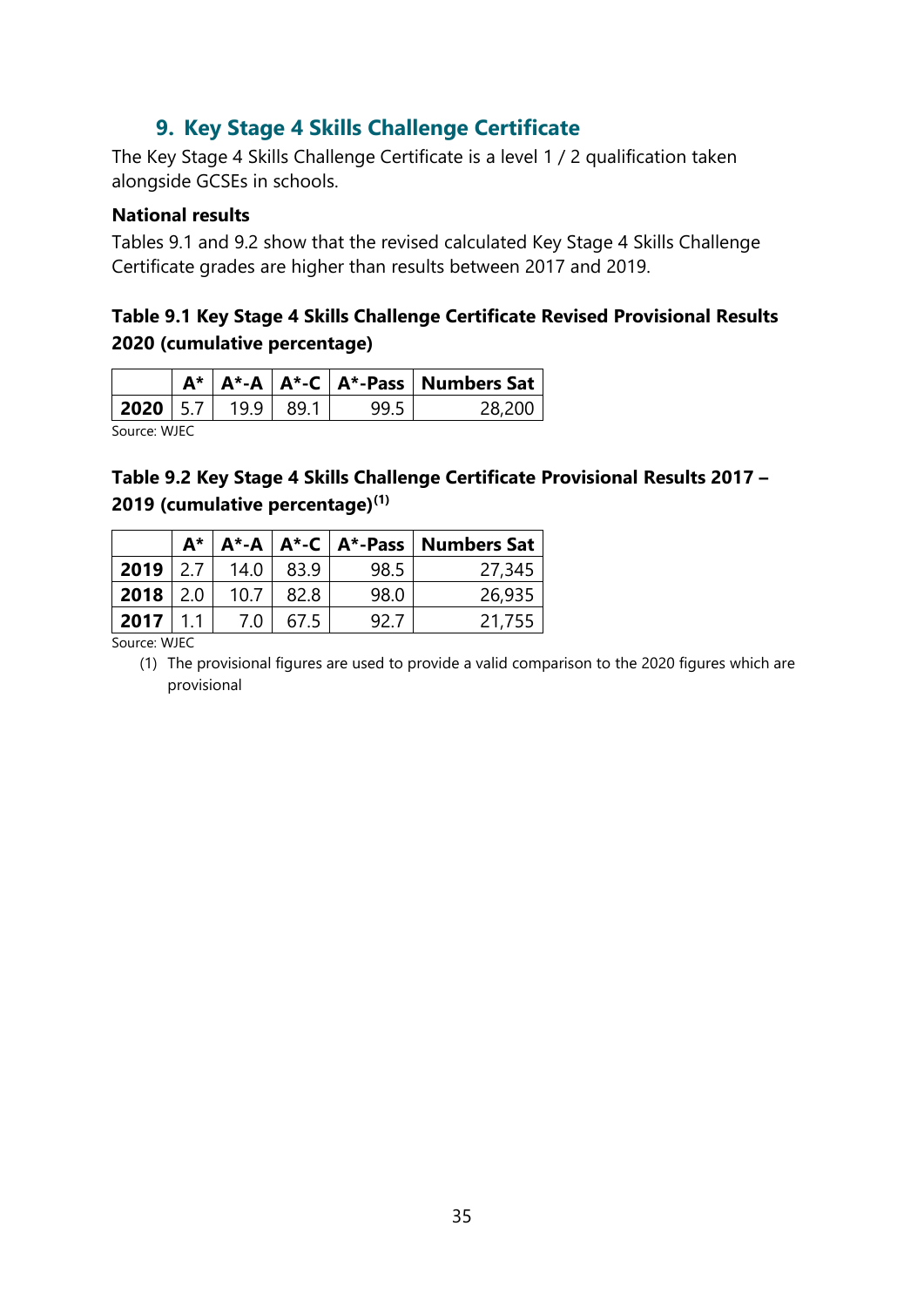

**Figure 9.1 Key Stage 4 Skills Challenge Certificate summer A\* results 2017-2020**

Source: WJEC

**Figure 9.2 Key Stage 4 Skills Challenge Certificate summer A\*-A results 2017-** 



Source: WJEC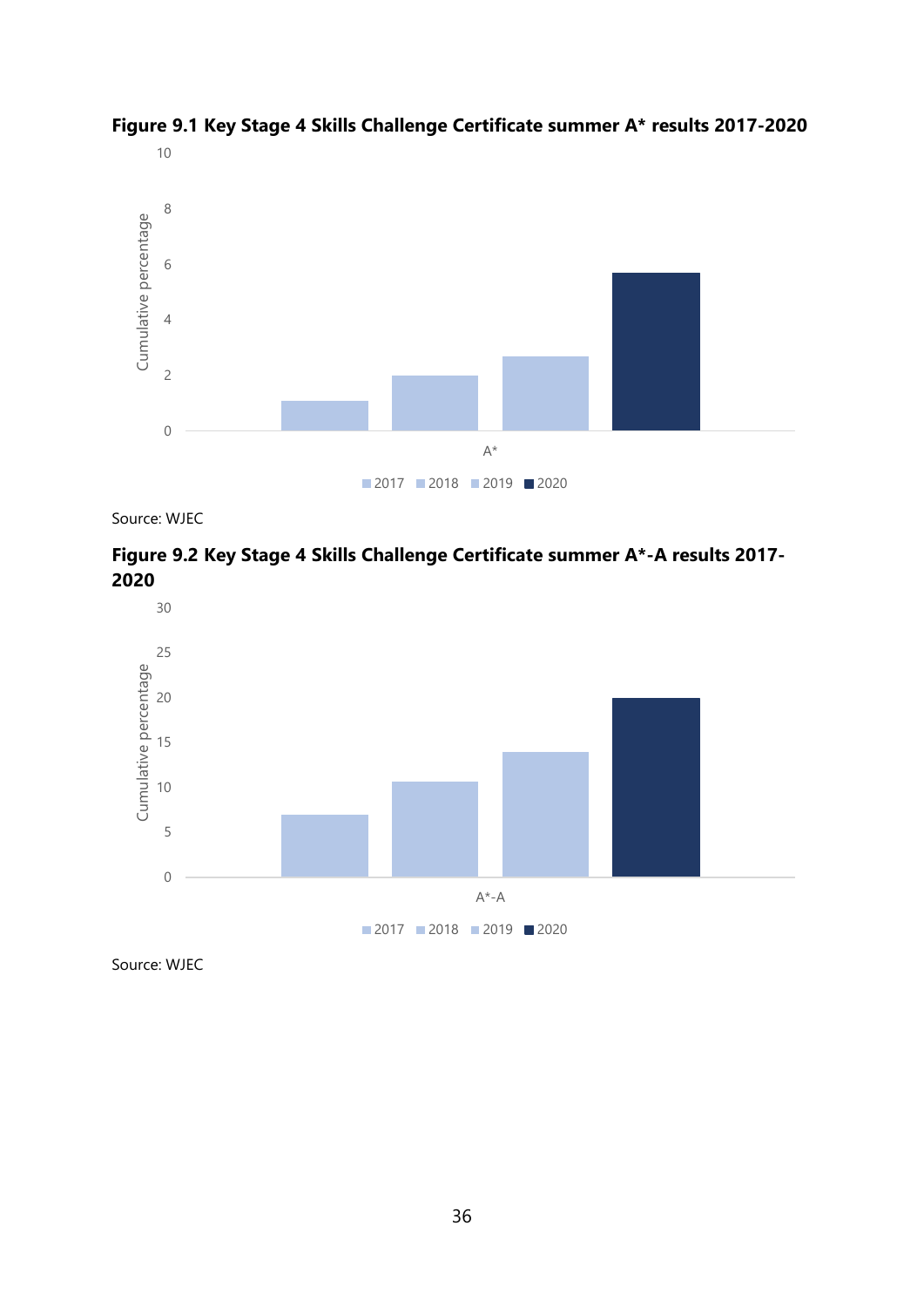

**Figure 9.3 Key Stage 4 Skills Challenge Certificate summer A\*-C results 2017-** 

Source: WJEC





Source: WJEC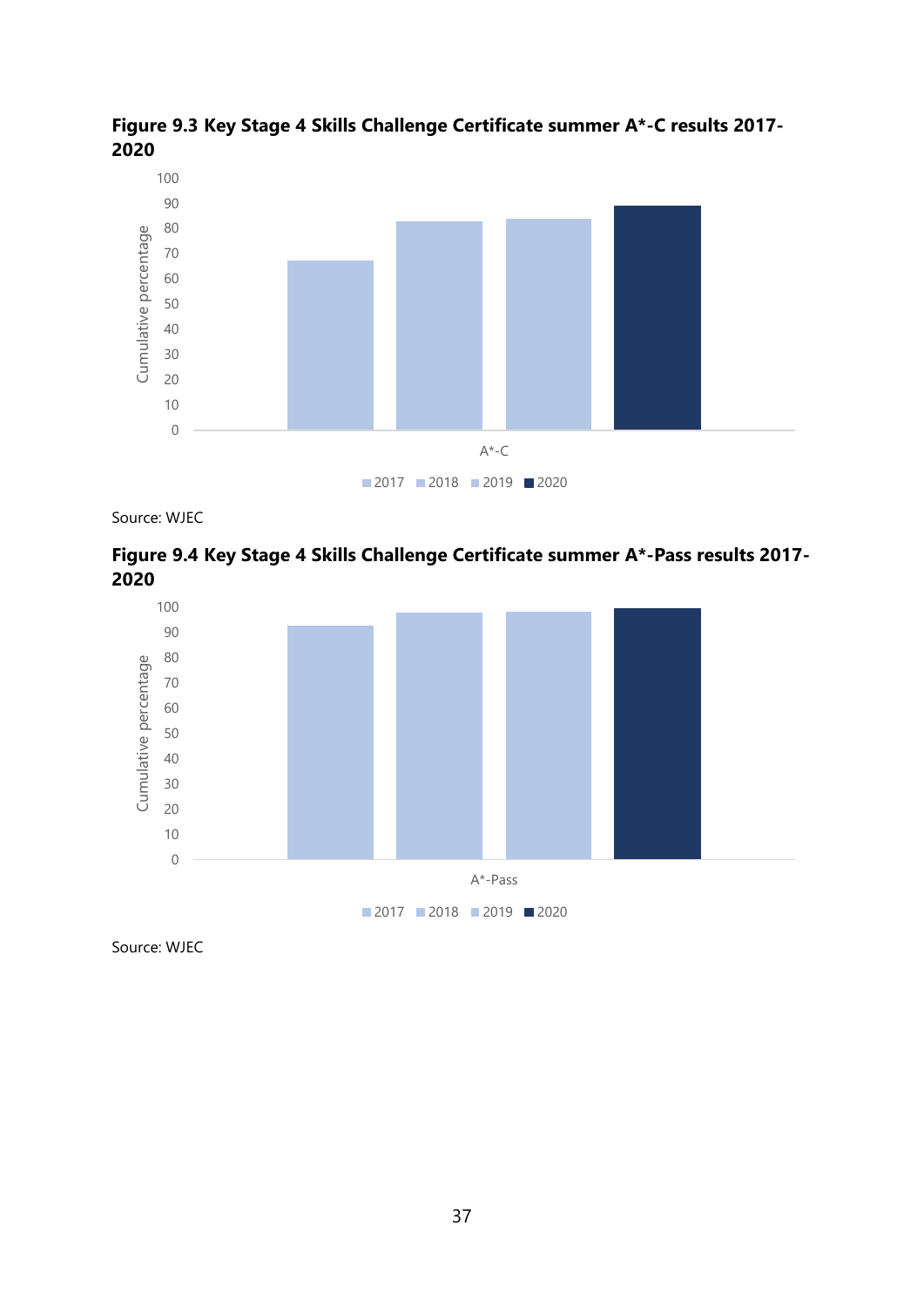#### **Key Stage 4 Skills Challenge Certificate by gender**

The gender gaps have widened at A\* and A\*-A, the gender attainment gap is similar at A\*-C, and A\*-Pass is narrower than it was in previous years.





#### Source: WJEC

(1) The 2020 figures are provisional figures. All other figures are final results as these are the only results by gender available.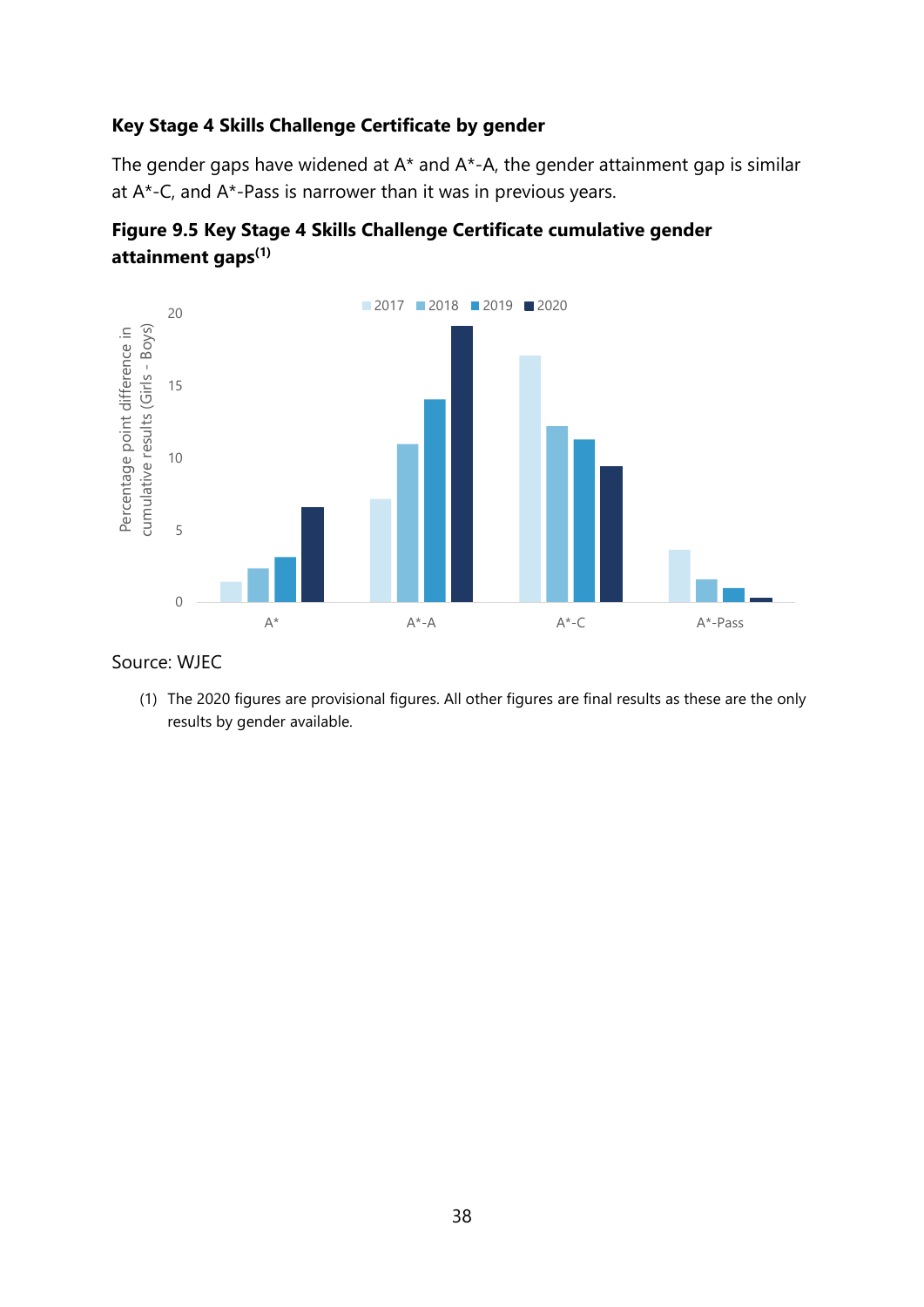**Year Gender A\* A\*-A A\*-C A\*-Pass** 2017 | Girls | 1.8 | 10.6 | 76.2 | 94.7 2017 | Boys | 0.4 | 3.4 | 59.1 | 91.1 2017 Gap (Boys - Girls)  $\begin{array}{|c|c|c|c|c|c|c|c|c|} \hline \end{array}$  1.4  $\begin{array}{|c|c|c|c|c|c|} \hline \end{array}$  17.1  $\begin{array}{|c|c|c|c|c|} \hline \end{array}$  3.6 2018 | Girls 16.2 | 3.2 | 16.2 | 88.9 | 98.8 2018 Boys 1 0.8 5.2 76.7 97.2 2018 | Gap (Boys - Girls) | 2.4 | 11.0 | 12.2 | 1.6 2019 | Girls | 4.3 | 21.0 | 89.5 | 99.0 2019 Boys 1.1 6.9 78.2 98.0 2019 Gap (Boys - Girls)  $\begin{vmatrix} 3.1 & 14.1 & 11.3 & 11.0 \end{vmatrix}$ 2020 Girls 19.0 29.6 93.8 99.7 2020 | Boys | 2.4 | 10.5 | 84.4 | 99.4  $2020 |$  Gap (Boys - Girls)  $|$  6.6 19.1 9.4 9.4 0.3

**Table 9.3 Key Stage 4 Skills Challenge Certificate Results gender attainment gaps 2017 – 2019 (cumulative percentage)(1)**

Source: WJEC

(1) The 2020 figures are provisional figures. All other figures are final results as these are the only results by gender available.